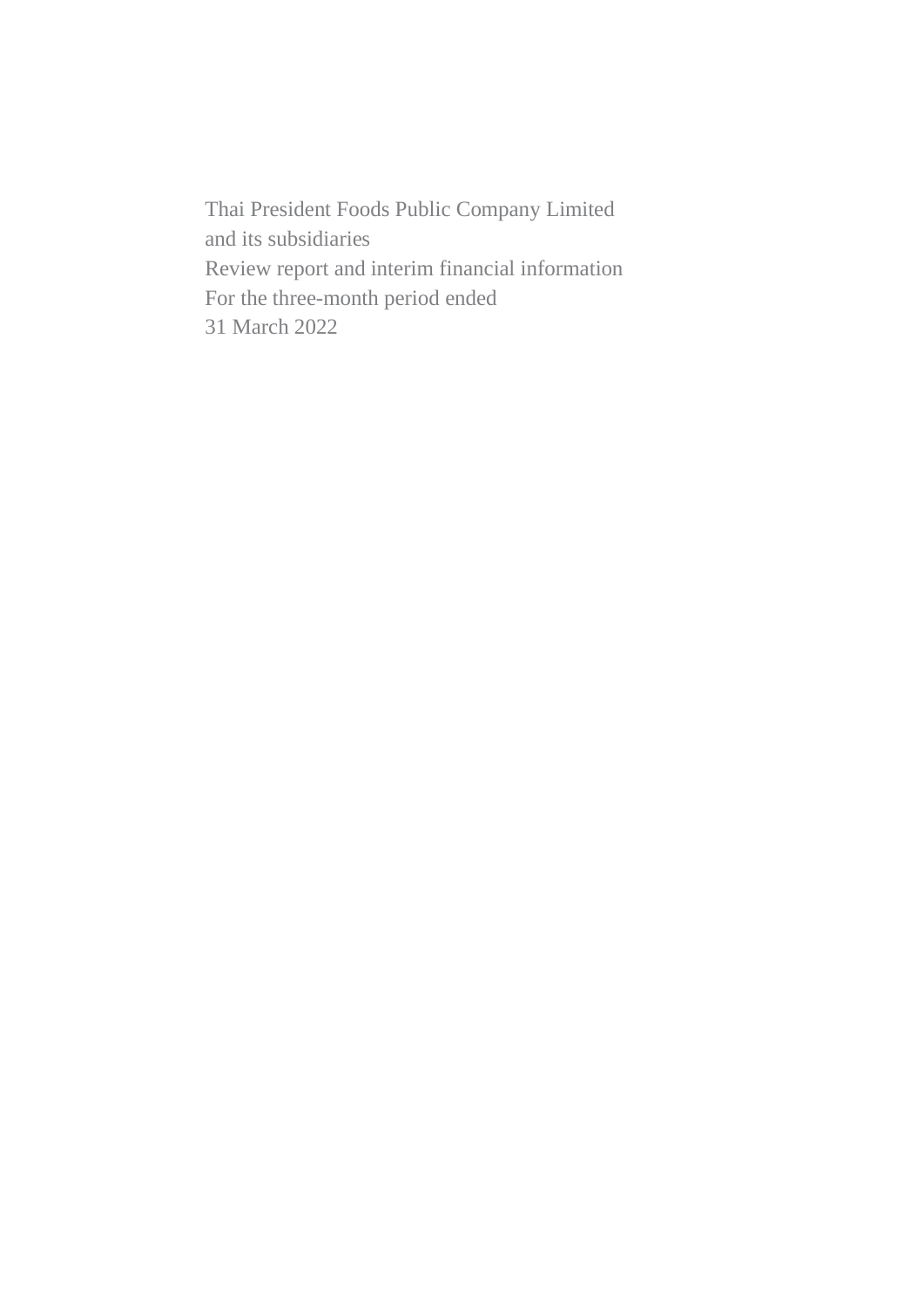# **Independent Auditor's Report on Review of Interim Financial Information**

To the Shareholders of Thai President Foods Public Company Limited

I have reviewed the accompanying consolidated statement of financial position of Thai President Foods Public Company Limited and its subsidiaries as at 31 March 2022, the related consolidated statements of comprehensive income, changes in shareholders' equity and cash flows for the three-month period then ended, as well as the condensed notes to the interim consolidated financial statements. I have also reviewed the separate financial information of Thai President Foods Public Company Limited for the same period (collectively "interim financial information"). Management is responsible for the preparation and presentation of this interim financial information in accordance with Thai Accounting Standard 34 Interim Financial Reporting. My responsibility is to express a conclusion on this interim financial information based on my review.

# **Scope of review**

I conducted my review in accordance with Thai Standard on Review Engagements 2410, Review of Interim Financial Information Performed by the Independent Auditor of the Entity. A review of interim financial information consists of making inquiries, primarily of persons responsible for financial and accounting matters, and applying analytical and other review procedures. A review is substantially less in scope than an audit conducted in accordance with Thai Standards on Auditing and consequently does not enable me to obtain assurance that I would become aware of all significant matters that might be identified in an audit. Accordingly, I do not express an audit opinion.

# **Conclusion**

Based on my review, nothing has come to my attention that causes me to believe that the accompanying interim financial information is not prepared, in all material respects, in accordance with Thai Accounting Standard 34 Interim Financial Reporting.

Satida Ratananurak Certified Public Accountant (Thailand) No. 4753

EY Office Limited Bangkok: 13 May 2022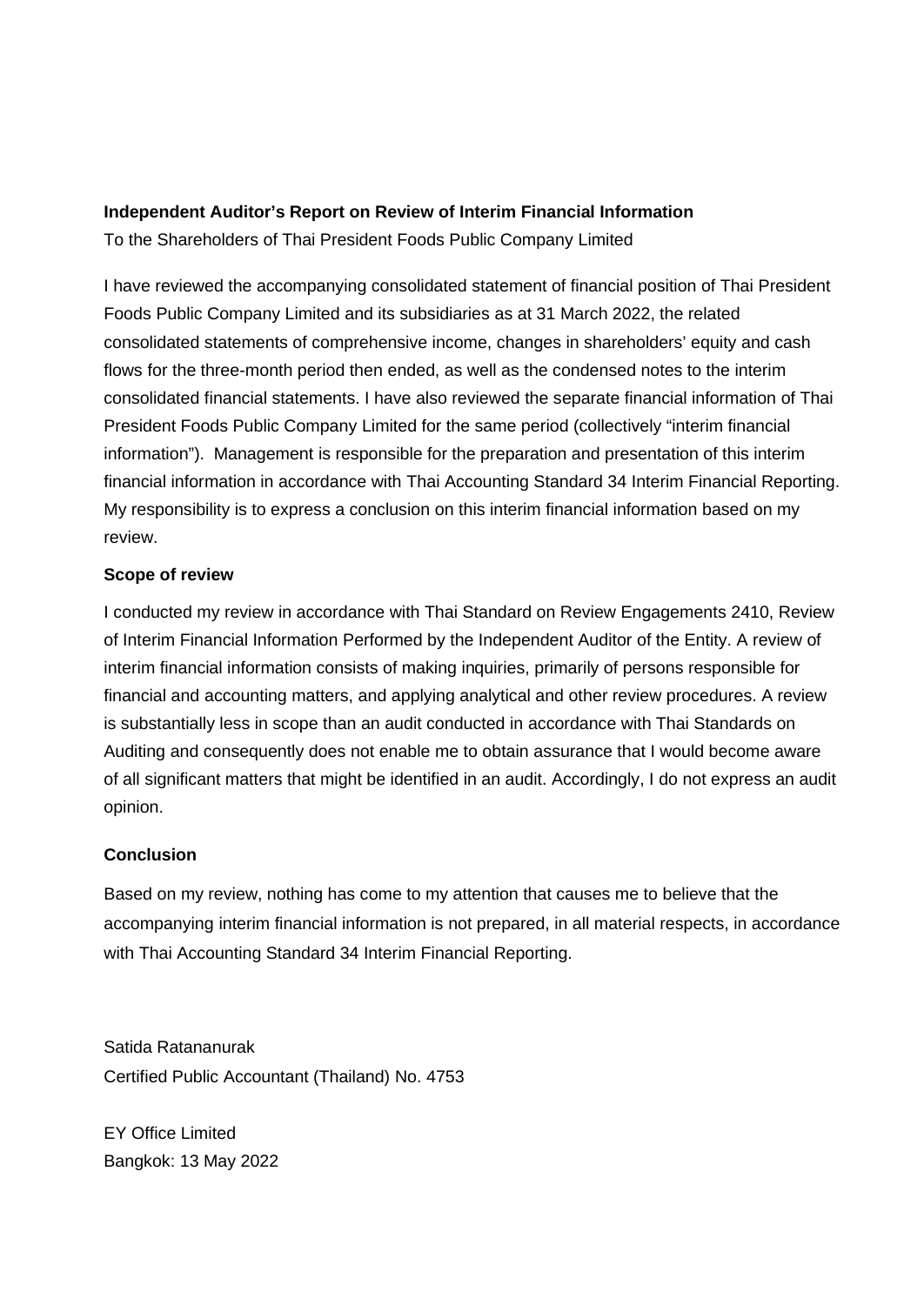**Statement of financial position**

**As at 31 March 2022**

|                                               |      | <b>Consolidated financial statements</b> |             |               | <b>Separate financial statements</b> |  |
|-----------------------------------------------|------|------------------------------------------|-------------|---------------|--------------------------------------|--|
|                                               |      | 31 March                                 | 31 December | 31 March      | 31 December                          |  |
|                                               | Note | 2022                                     | 2021        | 2022          | 2021                                 |  |
|                                               |      | (Unaudited                               | (Audited)   | (Unaudited    | (Audited)                            |  |
|                                               |      | but reviewed)                            |             | but reviewed) |                                      |  |
| <b>Assets</b>                                 |      |                                          |             |               |                                      |  |
| <b>Current assets</b>                         |      |                                          |             |               |                                      |  |
| Cash and cash equivalents                     |      | 4,967,336                                | 3,588,586   | 2,395,449     | 1,772,686                            |  |
| Trade and other receivables                   | 2, 3 | 3,491,758                                | 3,649,020   | 2,449,535     | 2,374,065                            |  |
| Inventories                                   |      | 2,425,555                                | 1,907,396   | 812,943       | 757,348                              |  |
| Other current financial assets                | 4    | 8,049,522                                | 8,484,455   | 3,049,722     | 3,360,843                            |  |
| Other current assets                          |      | 183,013                                  | 98,636      | 85,047        | 36,263                               |  |
| <b>Total current assets</b>                   |      | 19,117,184                               | 17,728,093  | 8,792,696     | 8,301,205                            |  |
| <b>Non-current assets</b>                     |      |                                          |             |               |                                      |  |
| Long-term loan to related party               | 3    | 8,000                                    | 8,000       | 8,000         | 8,000                                |  |
| Account receivable under repurchase agreement |      | 500,000                                  | 500,000     | 500,000       | 500,000                              |  |
| Investments in subsidiaries                   | 5    |                                          |             | 3,595,749     | 3,596,749                            |  |
| Investments in associates                     | 6    | 3,254,870                                | 3,269,268   | 653,174       | 653,174                              |  |
| Investment in joint venture                   | 7    | 29,243                                   | 31,346      |               |                                      |  |
| Other non-current financial assets            | 4    | 9,585,413                                | 9,785,367   | 5,929,271     | 6,051,739                            |  |
| Advance payment for investments in            |      |                                          |             |               |                                      |  |
| related party                                 | 5    |                                          |             | 51,270        |                                      |  |
| Investment properties                         |      | 406,404                                  | 406,404     | 427,264       | 427,264                              |  |
| Property, plant and equipment                 | 8    | 8,453,080                                | 8,594,920   | 2,898,723     | 2,951,494                            |  |
| Right-of-use assets                           |      | 85,687                                   | 84,035      | 10,133        | 11,075                               |  |
| Other intangible assets                       |      | 20,561                                   | 21,584      | 5,816         | 6,362                                |  |
| Deferred tax assets                           |      | 68,475                                   | 41,855      | 16,853        | 348                                  |  |
| Other non-current assets                      |      | 64,709                                   | 22,807      | 21,916        | 5,195                                |  |
| <b>Total non-current assets</b>               |      | 22,476,442                               | 22,765,586  | 14,118,169    | 14,211,400                           |  |
| <b>Total assets</b>                           |      | 41,593,626                               | 40,493,679  | 22,910,865    | 22,512,605                           |  |

The accompanying notes are an integral part of the financial statements.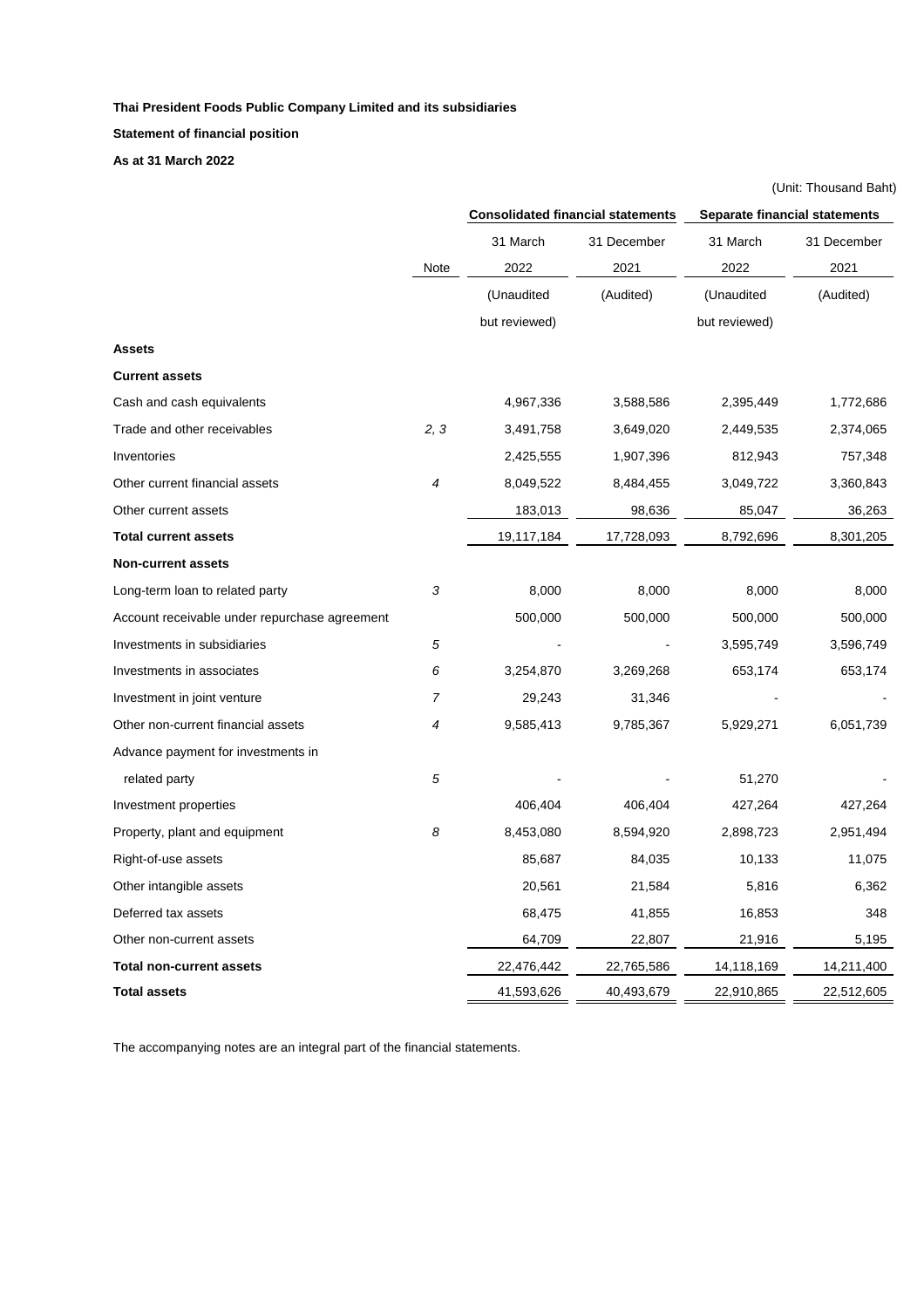**Statement of financial position (continued)**

**As at 31 March 2022**

|                                                     |       |                                          |             |               | (Unit: Thousand Baht)                |
|-----------------------------------------------------|-------|------------------------------------------|-------------|---------------|--------------------------------------|
|                                                     |       | <b>Consolidated financial statements</b> |             |               | <b>Separate financial statements</b> |
|                                                     |       | 31 March                                 | 31 December | 31 March      | 31 December                          |
|                                                     | Note  | 2022                                     | 2021        | 2022          | 2021                                 |
|                                                     |       | (Unaudited                               | (Audited)   | (Unaudited    | (Audited)                            |
|                                                     |       | but reviewed)                            |             | but reviewed) |                                      |
| Liabilities and shareholders' equity                |       |                                          |             |               |                                      |
| <b>Current liabilities</b>                          |       |                                          |             |               |                                      |
| Short-term loan from financial institution          | 9     | 248,005                                  |             |               |                                      |
| Trade and other payables                            | 3, 10 | 2,111,069                                | 2,070,895   | 1,418,250     | 1,265,212                            |
| Current portion of long-term lease liabilities      | 3     | 35,855                                   | 35,480      | 3,862         | 3,827                                |
| Income tax payable                                  |       | 504,217                                  | 370,700     | 198,041       | 158,875                              |
| Accrued bonus                                       |       | 114,315                                  | 340,829     | 51,828        | 174,063                              |
| Advance receipt from non-controlling interests      |       |                                          |             |               |                                      |
| for investments in subsidiaries                     |       | 49,260                                   |             |               |                                      |
| Other accrued expenses                              | 3     | 405,236                                  | 342,280     | 183,224       | 147,291                              |
| Other current liabilities                           |       | 67,436                                   | 75,502      | 35,673        | 41,218                               |
| <b>Total current liabilities</b>                    |       | 3,535,393                                | 3,235,686   | 1,890,878     | 1,790,486                            |
| <b>Non-current liabilities</b>                      |       |                                          |             |               |                                      |
| Long-term lease liabilities, net of current portion | 3     | 50,484                                   | 48,944      | 6,408         | 7,387                                |
| Provision for long-term employee benefits           |       | 977,621                                  | 982,520     | 652,092       | 653,324                              |
| Other non-current liabilities                       |       | 4,180                                    | 3,989       |               |                                      |
| <b>Total non-current liabilities</b>                |       | 1,032,285                                | 1,035,453   | 658,500       | 660,711                              |
| <b>Total liabilities</b>                            |       | 4,567,678                                | 4,271,139   | 2,549,378     | 2,451,197                            |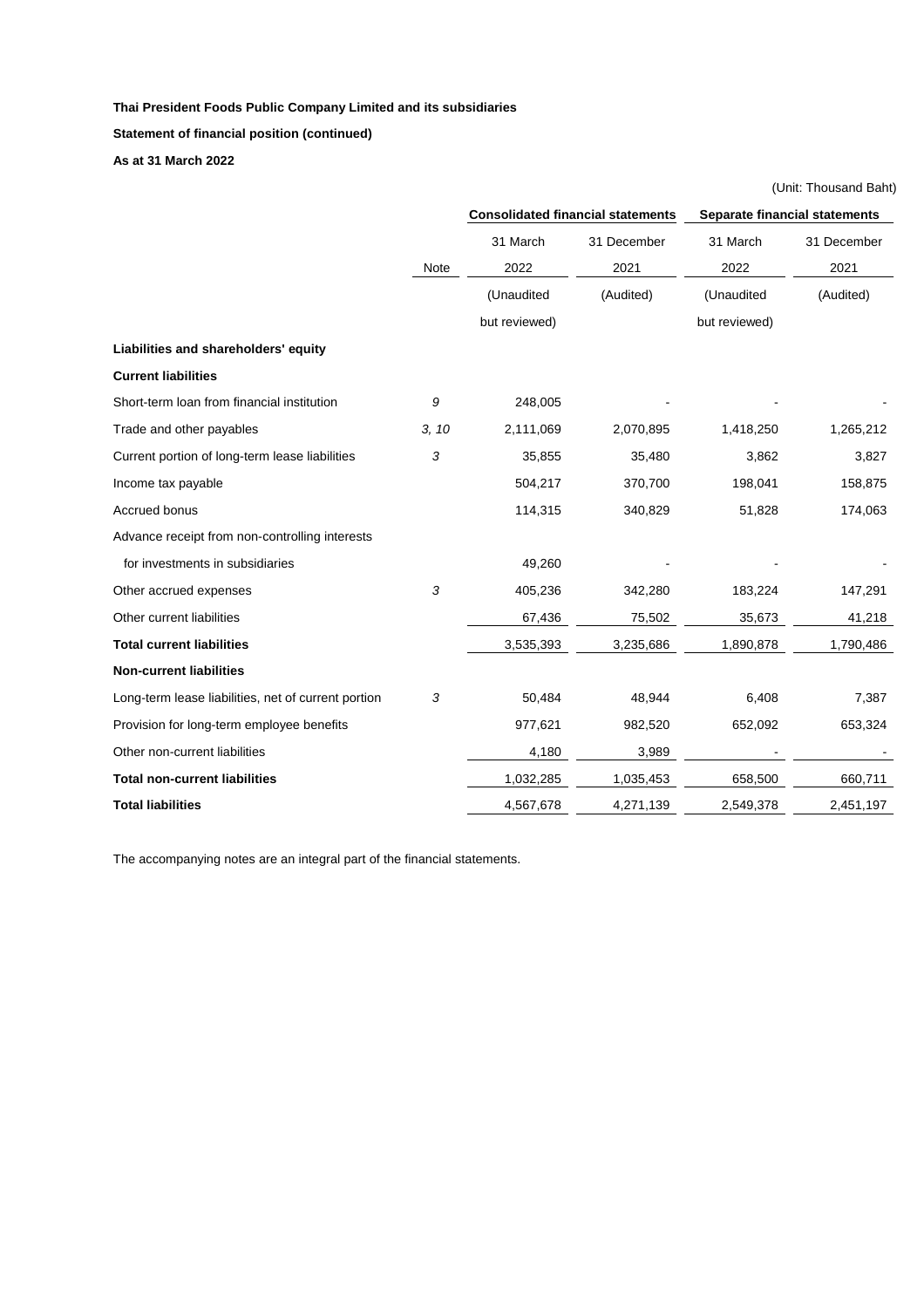**Statement of financial position (continued)**

**As at 31 March 2022**

|                                                              | <b>Consolidated financial statements</b> |             | <b>Separate financial statements</b> |             |  |
|--------------------------------------------------------------|------------------------------------------|-------------|--------------------------------------|-------------|--|
|                                                              | 31 March                                 | 31 December | 31 March                             | 31 December |  |
|                                                              | 2022                                     | 2021        | 2022                                 | 2021        |  |
|                                                              | (Unaudited                               | (Audited)   | (Unaudited                           | (Audited)   |  |
|                                                              | but reviewed)                            |             | but reviewed)                        |             |  |
| Liabilities and shareholders' equity (continued)             |                                          |             |                                      |             |  |
| Shareholders' equity                                         |                                          |             |                                      |             |  |
| Share capital                                                |                                          |             |                                      |             |  |
| Registered share capital                                     |                                          |             |                                      |             |  |
| 329,704,014 ordinary shares of Baht 1 each                   | 329,704                                  | 329,704     | 329,704                              | 329,704     |  |
| Issued and fully paid-up share capital                       |                                          |             |                                      |             |  |
| 329,704,014 ordinary shares of Baht 1 each                   | 329,704                                  | 329,704     | 329,704                              | 329,704     |  |
| Share premium                                                | 712,963                                  | 712,963     | 712,963                              | 712,963     |  |
| Surplus of change in shareholding investment of subsidiaries | (1,378,557)                              | (1,378,557) |                                      |             |  |
| Retained earnings                                            |                                          |             |                                      |             |  |
| Appropriated - statutory reserve                             | 39,000                                   | 39,000      | 39,000                               | 39,000      |  |
| Unappropriated                                               | 28,725,955                               | 28,106,866  | 18,884,103                           | 18,533,929  |  |
| Other components of shareholders' equity                     | 307,395                                  | 366,850     | 395,717                              | 445,812     |  |
| Equity attributable to owners of the Company                 | 28,736,460                               | 28,176,826  | 20,361,487                           | 20,061,408  |  |
| Non-controlling interests of the subsidiaries                | 8,289,488                                | 8,045,714   |                                      |             |  |
| <b>Total shareholders' equity</b>                            | 37,025,948                               | 36,222,540  | 20,361,487                           | 20,061,408  |  |
| Total liabilities and shareholders' equity                   | 41,593,626                               | 40,493,679  | 22,910,865                           | 22,512,605  |  |
|                                                              |                                          |             |                                      |             |  |

(Unit: Thousand Baht)

The accompanying notes are an integral part of the financial statements.

Directors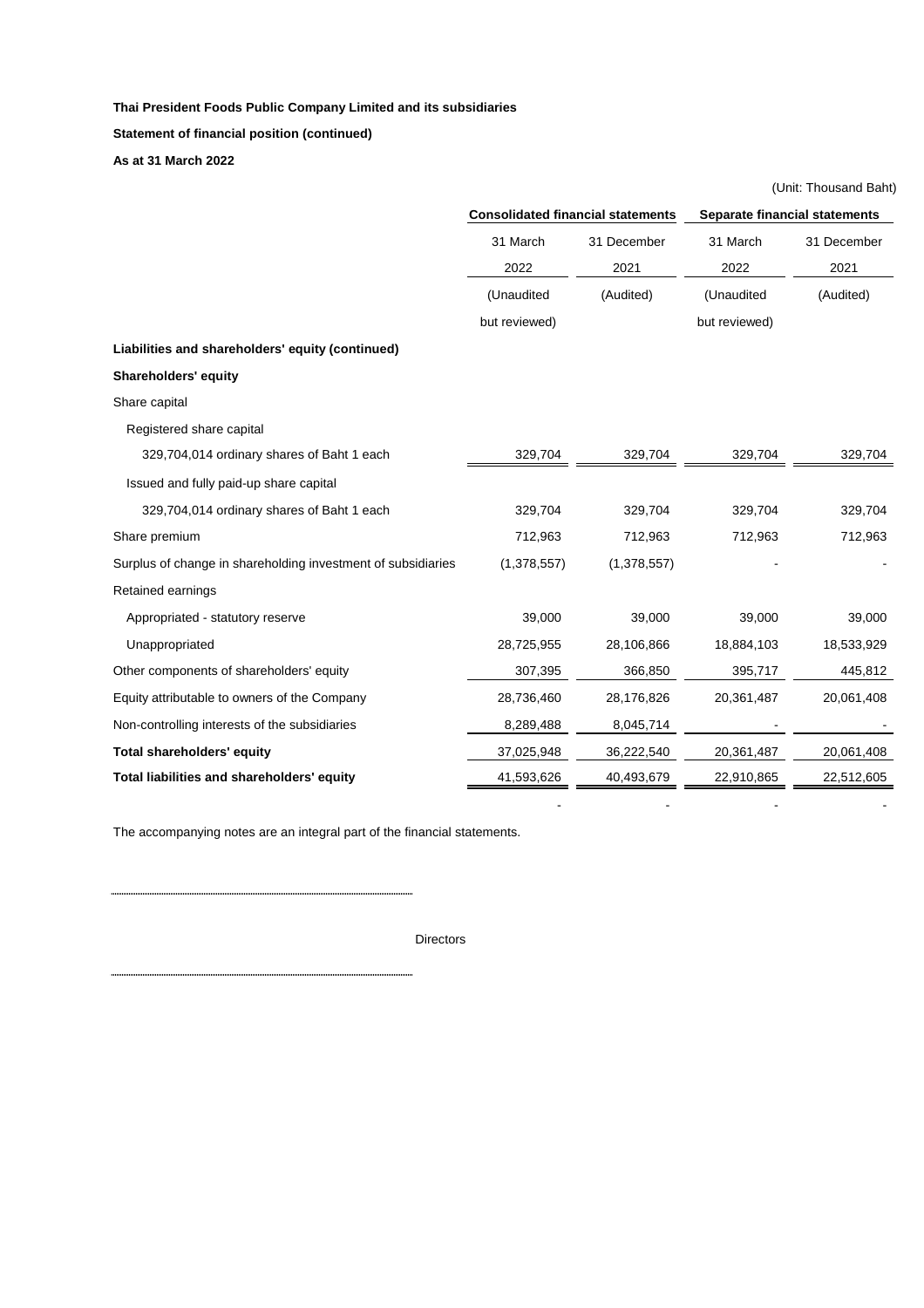**Statement of comprehensive income**

**For the three-month period ended 31 March 2022**

|                                                    |                | (Unit: Thousand Baht except earnings per share expressed in Baht) |            |                      |           |  |
|----------------------------------------------------|----------------|-------------------------------------------------------------------|------------|----------------------|-----------|--|
|                                                    |                | <b>Consolidated</b>                                               |            | <b>Separate</b>      |           |  |
|                                                    |                | financial statements                                              |            | financial statements |           |  |
|                                                    | Note           | 2022                                                              | 2021       | 2022                 | 2021      |  |
| <b>Profit or loss:</b>                             |                |                                                                   |            |                      |           |  |
| <b>Revenues</b>                                    |                |                                                                   |            |                      |           |  |
| Sales                                              | $\mathfrak{Z}$ | 6,156,357                                                         | 5,791,502  | 3,644,958            | 3,509,097 |  |
| Dividend income                                    | 3              | 29,820                                                            | 24,483     | 106,455              | 133,806   |  |
| Other income                                       |                |                                                                   |            |                      |           |  |
| Gain on exchange                                   |                | 4,400                                                             | 26,322     | 4,456                | 25,237    |  |
| Gain on disposals of property, plant and equipment |                | 1,126                                                             | 2,151      | 117                  | 747       |  |
| Others                                             |                | 31,701                                                            | 34,550     | 22,743               | 23,667    |  |
| Total other income                                 |                | 37,227                                                            | 63,023     | 27,316               | 49,651    |  |
| <b>Total revenues</b>                              |                | 6,223,404                                                         | 5,879,008  | 3,778,729            | 3,692,554 |  |
| <b>Expenses</b>                                    |                |                                                                   |            |                      |           |  |
| Cost of sales                                      | $\sqrt{3}$     | 4,380,014                                                         | 3,820,853  | 3,032,272            | 2,647,246 |  |
| Selling and distribution expenses                  | 3              | 484,941                                                           | 447,952    | 138,784              | 104,025   |  |
| Administrative expenses                            | 3              | 499,909                                                           | 523,136    | 288,275              | 288,470   |  |
| <b>Total expenses</b>                              |                | 5,364,864                                                         | 4,791,941  | 3,459,331            | 3,039,741 |  |
| <b>Profit from operating activities</b>            |                | 858,540                                                           | 1,087,067  | 319,398              | 652,813   |  |
| Share of profit from investments in associates     |                |                                                                   |            |                      |           |  |
| and joint venture                                  | 6, 7           | 41,475                                                            | 85,278     |                      |           |  |
| Finance income                                     |                | 98,743                                                            | 65,440     | 56,000               | 41,183    |  |
| Finance cost                                       |                | (868)                                                             | (657)      | (99)                 | (133)     |  |
| Profit before income tax expenses                  |                | 997,890                                                           | 1,237,128  | 375,299              | 693,863   |  |
| Income tax expenses                                | 11             | (121, 583)                                                        | (150, 592) | (33, 645)            | (74, 659) |  |
| Profit for the period                              |                | 876,307                                                           | 1,086,536  | 341,654              | 619,204   |  |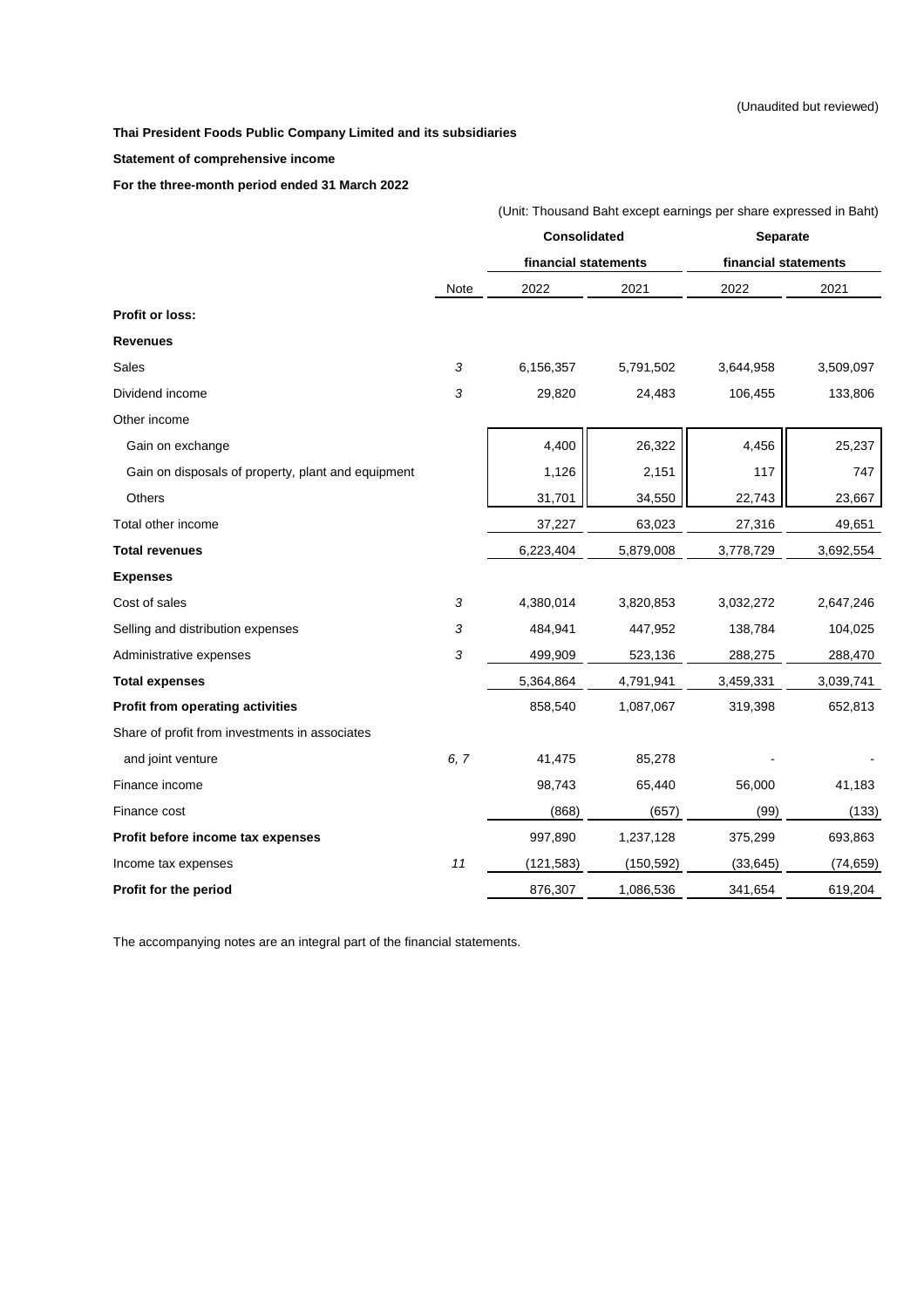**Statement of comprehensive income (continued)**

**For the three-month period ended 31 March 2022**

|                                                          |             | (Unit: Thousand Baht except earnings per share expressed in Baht) |           |                      |           |  |
|----------------------------------------------------------|-------------|-------------------------------------------------------------------|-----------|----------------------|-----------|--|
|                                                          |             | <b>Consolidated</b>                                               |           | Separate             |           |  |
|                                                          |             | financial statements                                              |           | financial statements |           |  |
|                                                          | <b>Note</b> | 2022                                                              | 2021      | 2022                 | 2021      |  |
| Other comprehensive income:                              |             |                                                                   |           |                      |           |  |
| Other comprehensive income to be reclassified to         |             |                                                                   |           |                      |           |  |
| profit or loss in subsequent periods                     |             |                                                                   |           |                      |           |  |
| Exchange differences on translation of                   |             |                                                                   |           |                      |           |  |
| financial statements in foreign currency                 |             | (7, 452)                                                          | 7,797     |                      |           |  |
| Loss on debt investments designated                      |             |                                                                   |           |                      |           |  |
| at fair value through other comprehensive income -       |             |                                                                   |           |                      |           |  |
| net of income tax                                        | 11          | (19, 838)                                                         | (10, 011) | (11,666)             | (6, 482)  |  |
| Other comprehensive income to be reclassified to         |             |                                                                   |           |                      |           |  |
| profit or loss in subsequent periods - net of income tax |             | (27, 290)                                                         | (2, 214)  | (11,666)             | (6, 482)  |  |
| Other comprehensive income not to be reclassified to     |             |                                                                   |           |                      |           |  |
| profit or loss in subsequent periods                     |             |                                                                   |           |                      |           |  |
| Actuarial gain - net of income tax                       | 11          | 31                                                                | 207       | 31                   | 207       |  |
| Gain (loss) on investments in equity designated          |             |                                                                   |           |                      |           |  |
| at fair value through other comprehensive income -       |             |                                                                   |           |                      |           |  |
| net of income tax                                        | 11          | (25, 262)                                                         | 27,670    | (29, 940)            | (18, 346) |  |
| Other comprehensive income not to be reclassified to     |             |                                                                   |           |                      |           |  |
| profit or loss in subsequent periods - net of income tax |             | (25, 231)                                                         | 27,877    | (29,909)             | (18, 139) |  |
| Other comprehensive income for the period                |             | (52, 521)                                                         | 25,663    | (41, 575)            | (24, 621) |  |
| Total comprehensive income for the period                |             | 823,786                                                           | 1,112,199 | 300,079              | 594,583   |  |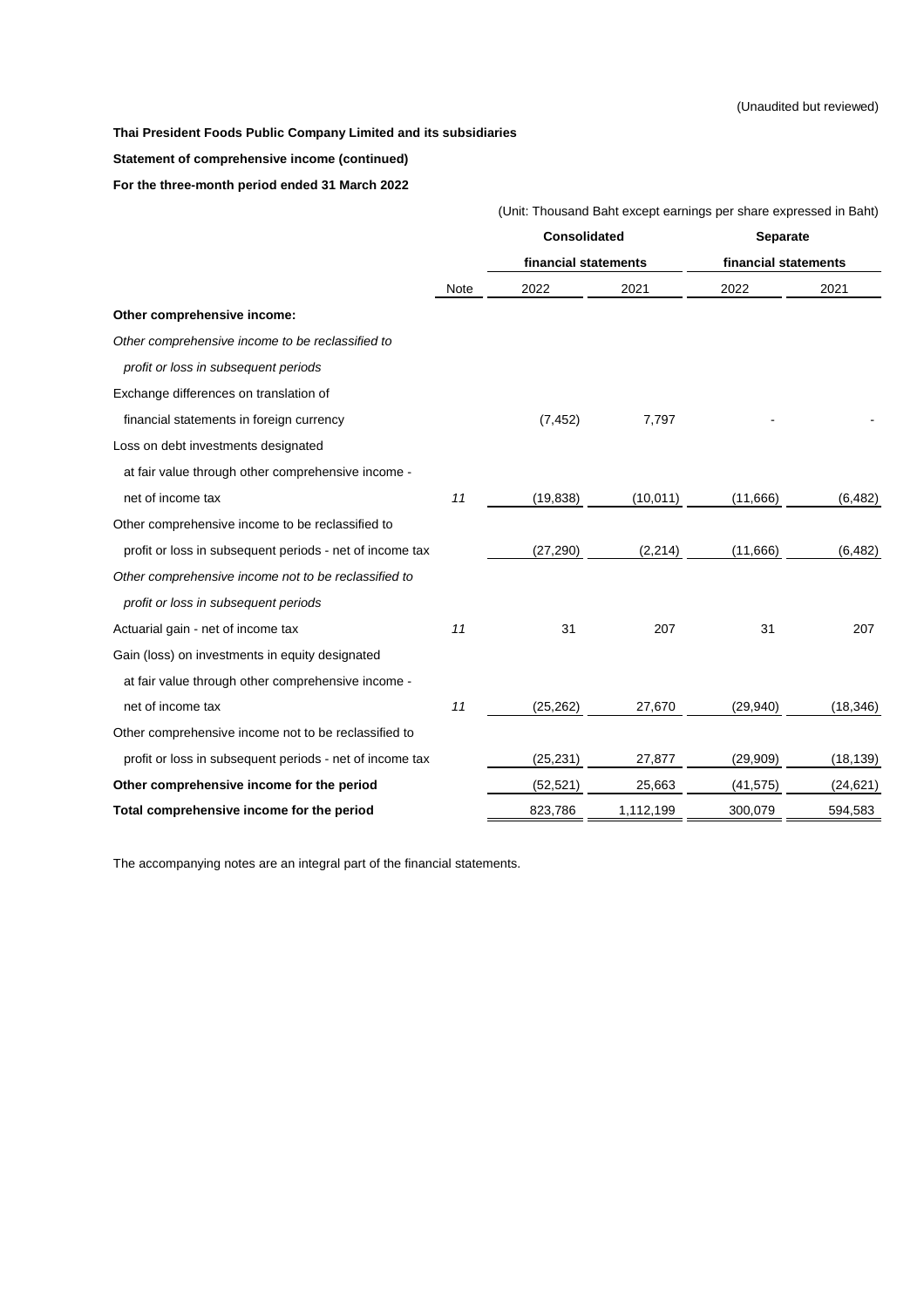# **Statement of comprehensive income (continued)**

**For the three-month period ended 31 March 2022**

| (Unit: Thousand Baht except earnings per share expressed in Baht) |           |                                      |                 |  |  |  |
|-------------------------------------------------------------------|-----------|--------------------------------------|-----------------|--|--|--|
|                                                                   |           |                                      |                 |  |  |  |
|                                                                   |           | financial statements                 |                 |  |  |  |
| 2022                                                              | 2021      | 2022                                 | 2021            |  |  |  |
|                                                                   |           |                                      |                 |  |  |  |
| 608,746                                                           | 845,079   | 341,654                              | 619,204         |  |  |  |
| 267,561                                                           | 241,457   |                                      |                 |  |  |  |
| 876,307                                                           | 1,086,536 |                                      |                 |  |  |  |
|                                                                   |           |                                      |                 |  |  |  |
| 559,634                                                           | 850,774   | 300,079                              | 594,583         |  |  |  |
| 264,152                                                           | 261,425   |                                      |                 |  |  |  |
| 823,786                                                           | 1,112,199 |                                      |                 |  |  |  |
|                                                                   |           |                                      |                 |  |  |  |
|                                                                   |           |                                      |                 |  |  |  |
| 1.85                                                              | 2.56      | 1.04                                 | 1.88            |  |  |  |
|                                                                   |           |                                      |                 |  |  |  |
| 329,704                                                           | 329,704   | 329,704                              | 329,704         |  |  |  |
|                                                                   |           | Consolidated<br>financial statements | <b>Separate</b> |  |  |  |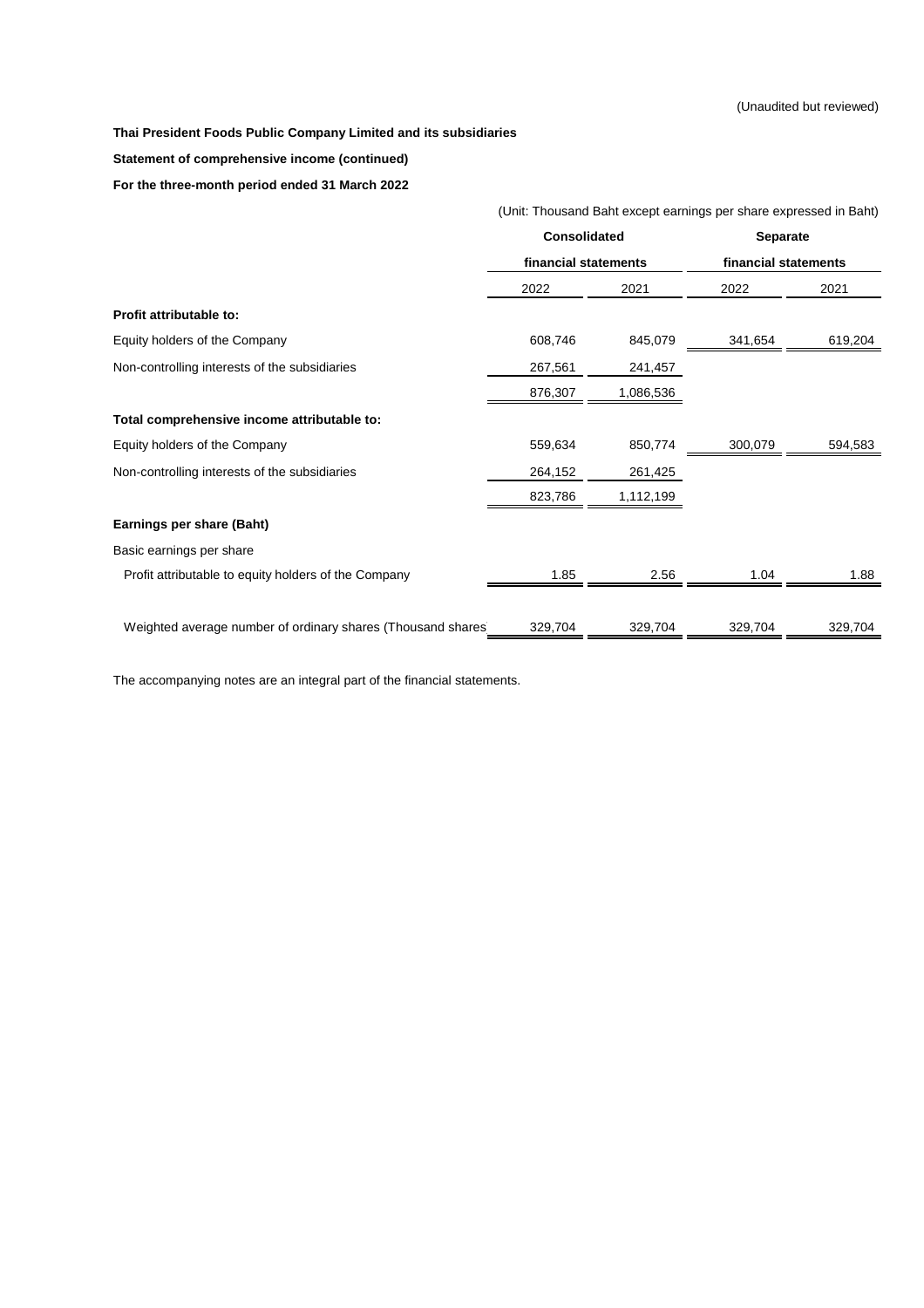# **Statement of changes in shareholders' equity**

**For the three-month period ended 31 March 2022**

(Unit: Thousand Baht)

|                                                      |               |         |                 |              |                                                  | <b>Consolidated financial statements</b> |                            |               |                 |                  |               |
|------------------------------------------------------|---------------|---------|-----------------|--------------|--------------------------------------------------|------------------------------------------|----------------------------|---------------|-----------------|------------------|---------------|
|                                                      |               |         |                 |              | Equity attributable to the parent's shareholders |                                          |                            |               |                 |                  |               |
|                                                      |               |         |                 |              |                                                  |                                          | Other components of equity |               |                 |                  |               |
|                                                      |               |         |                 |              |                                                  |                                          | Other comprehensive income |               |                 |                  |               |
|                                                      |               |         |                 |              |                                                  | Exchange                                 |                            |               |                 |                  |               |
|                                                      |               |         | Surplus of      |              |                                                  | differences on                           |                            |               |                 | Equity           |               |
|                                                      |               |         | change in       |              |                                                  | translation of                           | Fair value                 | Total other   | Total equity    | attributable to  |               |
|                                                      | Issued and    |         | shareholding    |              |                                                  | financial                                | reserve of                 | components of | attributable to | non-controlling  | Total         |
|                                                      | paid-up       | Share   | investment      |              | Retained earnings                                | statements in                            | financial assets           | shareholders' | shareholders of | interests of the | shareholders' |
|                                                      | share capital | premium | of subsidiaries | Appropriated | Unappropriated                                   | foreign currency                         | at FVOCI                   | equity        | the Company     | subsidiaries     | equity        |
| Balance as at 1 January 2021                         | 329,704       | 712,963 | (1, 377, 595)   | 39,000       | 25,884,952                                       | (96, 899)                                | 483,285                    | 386,386       | 25,975,410      | 7,416,041        | 33,391,451    |
| Profit for the period                                |               |         |                 |              | 845,079                                          |                                          |                            |               | 845,079         | 241,457          | 1,086,536     |
| Other comprehensive income for the period            |               |         |                 |              | 207                                              | 8,533                                    | (3,045)                    | 5,488         | 5,695           | 19,968           | 25,663        |
| Total comprehensive income for the period            |               |         |                 | $\sim$       | 845,286                                          | 8,533                                    | (3,045)                    | 5,488         | 850,774         | 261,425          | 1,112,199     |
| Transfer of fair value reserve of equity instruments |               |         |                 |              |                                                  |                                          |                            |               |                 |                  |               |
| designated at FVOCI to retained earnings             |               |         |                 |              | 31,312                                           | $\overline{\phantom{a}}$                 | (31, 312)                  | (31, 312)     |                 |                  |               |
| Dividend paid                                        |               |         |                 |              |                                                  |                                          |                            |               |                 | (25, 588)        | (25, 588)     |
| Balance as at 31 March 2021                          | 329,704       | 712,963 | (1, 377, 595)   | 39,000       | 26,761,550                                       | (88, 366)                                | 448,928                    | 360,562       | 26,826,184      | 7,651,878        | 34,478,062    |

The accompanying notes are an integral part of the financial statements.

(Unaudited but reviewed)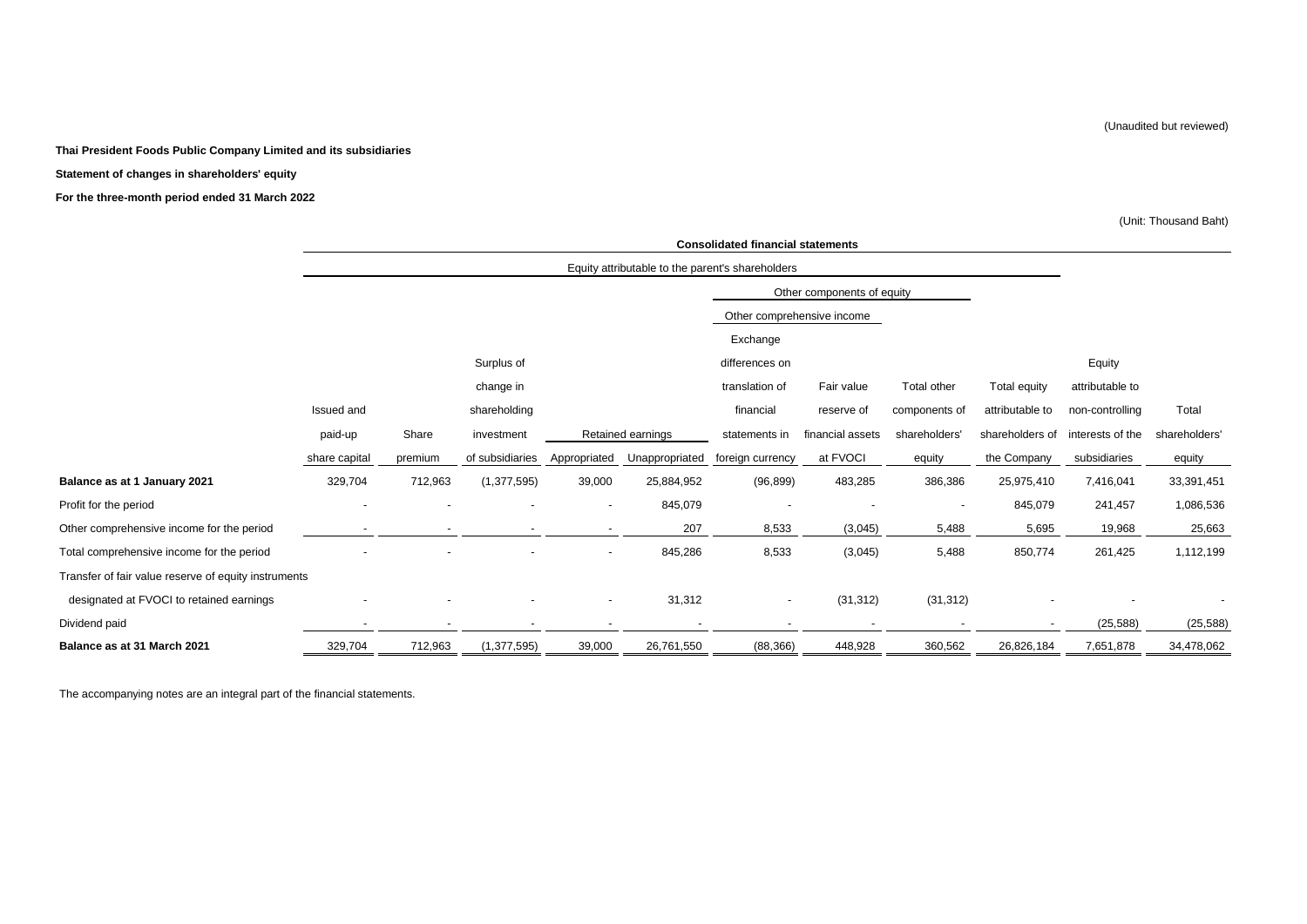# **Statement of changes in shareholders' equity (continued)**

### **For the three-month period ended 31 March 2022**

(Unit: Thousand Baht)

|                                                      |               |         |                          |                |                   | <b>Consolidated financial statements</b>         |                            |                          |                 |                  |               |
|------------------------------------------------------|---------------|---------|--------------------------|----------------|-------------------|--------------------------------------------------|----------------------------|--------------------------|-----------------|------------------|---------------|
|                                                      |               |         |                          |                |                   | Equity attributable to the parent's shareholders |                            |                          |                 |                  |               |
|                                                      |               |         |                          |                |                   |                                                  | Other components of equity |                          |                 |                  |               |
|                                                      |               |         |                          |                |                   | Other comprehensive income                       |                            |                          |                 |                  |               |
|                                                      |               |         |                          |                |                   | Exchange                                         |                            |                          |                 |                  |               |
|                                                      |               |         | Surplus of               |                |                   | differences on                                   |                            |                          |                 | Equity           |               |
|                                                      |               |         | change in                |                |                   | translation of                                   | Fair value                 | Total other              | Total equity    | attributable to  |               |
|                                                      | Issued and    |         | shareholding             |                |                   | financial                                        | reserve of                 | components of            | attributable to | non-controlling  | Total         |
|                                                      | paid-up       | Share   | investment               |                | Retained earnings | statements in                                    | financial assets           | shareholders'            | shareholders of | interests of the | shareholders' |
|                                                      | share capital | premium | of subsidiaries          | Appropriated   | Unappropriated    | foreign currency                                 | at FVOCI                   | equity                   | the Company     | subsidiaries     | equity        |
| Balance as at 1 January 2022                         | 329,704       | 712,963 | (1,378,557)              | 39,000         | 28,106,866        | (81, 342)                                        | 448,192                    | 366,850                  | 28,176,826      | 8,045,714        | 36,222,540    |
| Profit for the period                                |               |         |                          |                | 608,746           |                                                  |                            | $\overline{\phantom{a}}$ | 608,746         | 267,561          | 876,307       |
| Other comprehensive income for the period            |               |         | $\overline{\phantom{a}}$ |                | 31                | (5,728)                                          | (43, 415)                  | (49, 143)                | (49, 112)       | (3, 409)         | (52, 521)     |
| Total comprehensive income for the period            |               |         |                          | $\blacksquare$ | 608,777           | (5, 728)                                         | (43, 415)                  | (49, 143)                | 559,634         | 264,152          | 823,786       |
| Transfer of fair value reserve of equity instruments |               |         |                          |                |                   |                                                  |                            |                          |                 |                  |               |
| designated at FVOCI to retained earnings             |               |         |                          |                | 10,312            | $\overline{\phantom{a}}$                         | (10, 312)                  | (10, 312)                |                 |                  |               |
| Dividend paid                                        |               |         |                          |                |                   |                                                  |                            |                          |                 | (20, 378)        | (20, 378)     |
| Balance as at 31 March 2022                          | 329,704       | 712,963 | (1,378,557)              | 39,000         | 28,725,955        | (87,070)                                         | 394,465                    | 307,395                  | 28,736,460      | 8,289,488        | 37,025,948    |

The accompanying notes are an integral part of the financial statements.

(Unaudited but reviewed)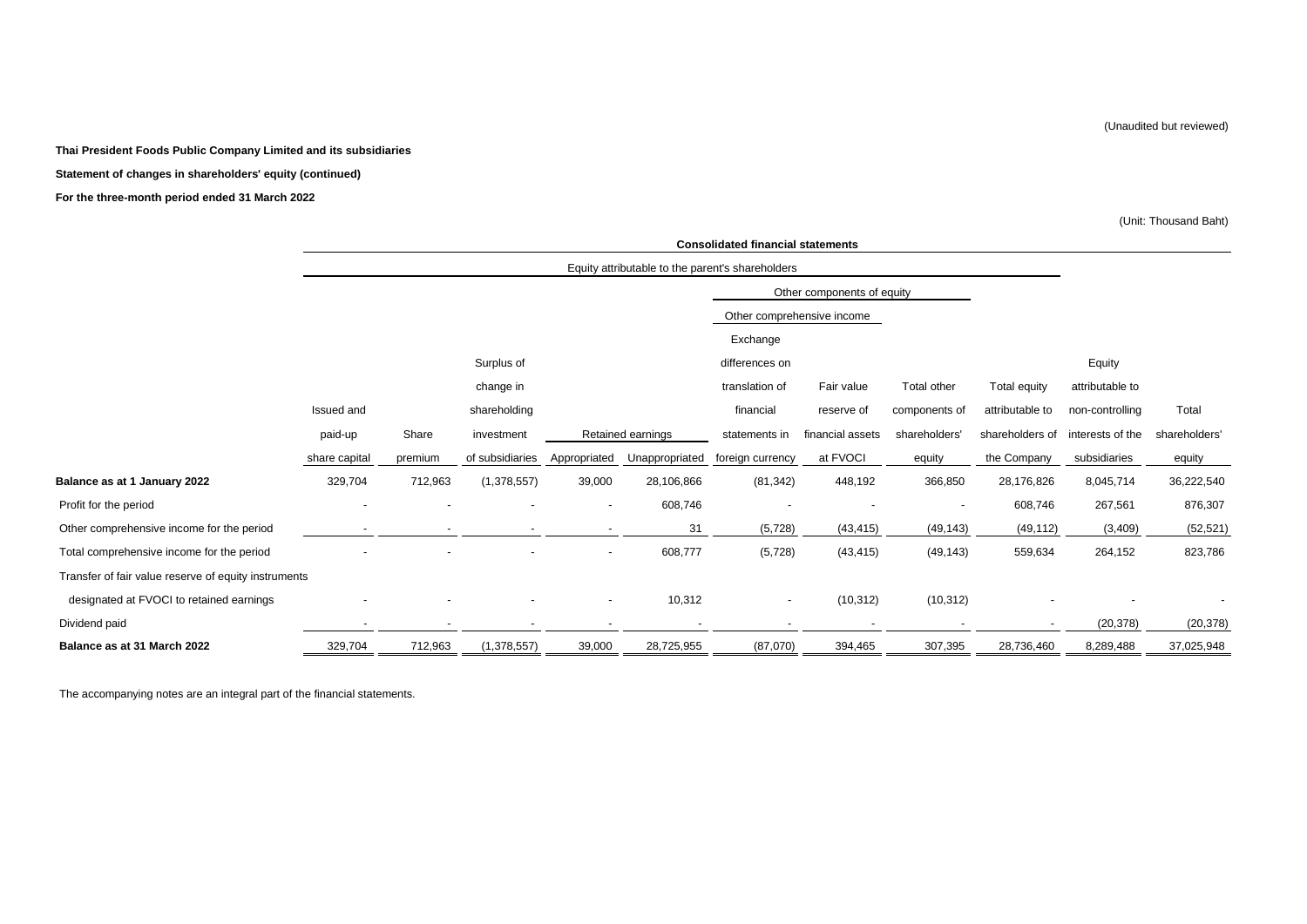#### (Unaudited but reviewed)

### **Thai President Foods Public Company Limited and its subsidiaries**

### **Statement of changes in shareholders' equity (continued)**

### **For the three-month period ended 31 March 2022**

(Unit: Thousand Baht)

|                                                      |               |         |                   | <b>Separate financial statements</b> |                                          |               |               |
|------------------------------------------------------|---------------|---------|-------------------|--------------------------------------|------------------------------------------|---------------|---------------|
|                                                      |               |         |                   |                                      | Other components of shareholders' equity |               |               |
|                                                      |               |         |                   |                                      | Other                                    |               |               |
|                                                      |               |         |                   |                                      | comprehensive                            |               |               |
|                                                      |               |         |                   |                                      | income                                   |               |               |
|                                                      |               |         |                   |                                      | Fair value                               | Total other   |               |
|                                                      | Issued and    |         |                   |                                      | reserve of                               | components of | Total         |
|                                                      | paid-up       | Share   | Retained earnings |                                      | financial assets                         | shareholders' | shareholders' |
|                                                      | share capital | premium | Appropriated      | Unappropriated                       | of FVOCI                                 | equity        | equity        |
| Balance as at 1 January 2021                         | 329,704       | 712,963 | 39,000            | 17,218,808                           | 483,264                                  | 483,264       | 18,783,739    |
| Profit for the period                                |               |         |                   | 619,204                              |                                          |               | 619,204       |
| Other comprehensive income for the period            |               |         |                   | 207                                  | (24, 828)                                | (24, 828)     | (24, 621)     |
| Total comprehensive income for the period            |               |         |                   | 619,411                              | (24, 828)                                | (24, 828)     | 594,583       |
| Transfer of fair value reserve of equity instruments |               |         |                   |                                      |                                          |               |               |
| designated at FVOCI to retained earnings             |               |         |                   | 19,667                               | (19, 667)                                | (19,667)      |               |
| Balance as at 31 March 2021                          | 329,704       | 712,963 | 39,000            | 17,857,886                           | 438,769                                  | 438,769       | 19,378,322    |
| Balance as at 1 January 2022                         | 329,704       | 712,963 | 39,000            | 18,533,929                           | 445,812                                  | 445,812       | 20,061,408    |
| Profit for the period                                |               |         |                   | 341,654                              |                                          |               | 341,654       |
| Other comprehensive income for the period            |               |         |                   | 31                                   | (41, 606)                                | (41,606)      | (41, 575)     |
| Total comprehensive income for the period            |               |         |                   | 341,685                              | (41,606)                                 | (41,606)      | 300,079       |
| Transfer of fair value reserve of equity instruments |               |         |                   |                                      |                                          |               |               |
| designated at FVOCI to retained earnings             |               |         |                   | 8,489                                | (8, 489)                                 | (8, 489)      |               |
| Balance as at 31 March 2022                          | 329,704       | 712,963 | 39,000            | 18,884,103                           | 395,717                                  | 395,717       | 20,361,487    |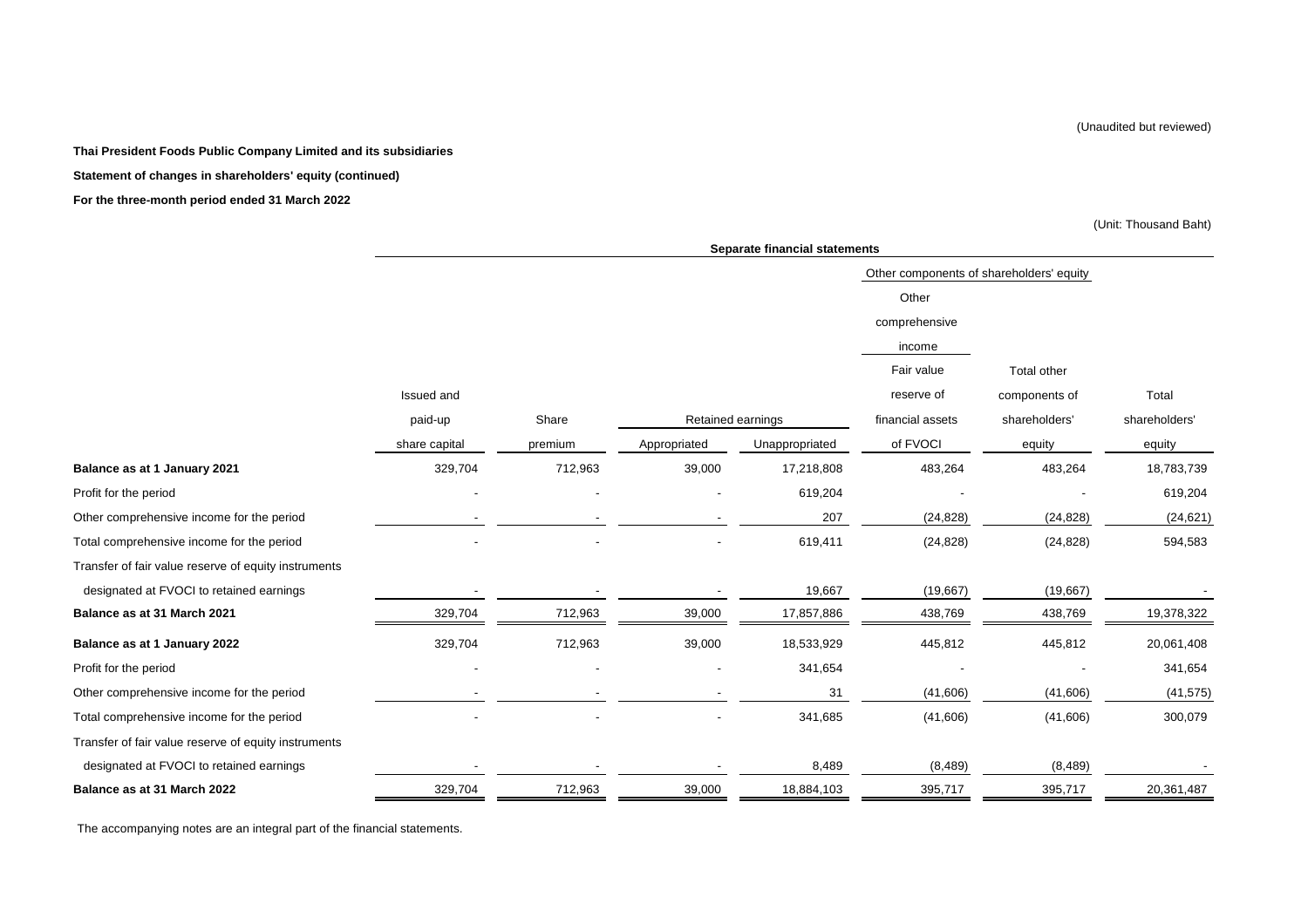# **Statement of cash flows**

**For the three-month period ended 31 March 2022**

|                                                            |                      |           |                      | (Unit: Thousand Baht) |
|------------------------------------------------------------|----------------------|-----------|----------------------|-----------------------|
|                                                            | <b>Consolidated</b>  |           | <b>Separate</b>      |                       |
|                                                            | financial statements |           | financial statements |                       |
|                                                            | 2022                 | 2021      | 2022                 | 2021                  |
| Cash flows from operating activities                       |                      |           |                      |                       |
| Profit before tax                                          | 997,890              | 1,237,128 | 375,299              | 693,863               |
| Adjustments to reconcile profit before tax to net          |                      |           |                      |                       |
| cash provided by (paid from) operating activities:         |                      |           |                      |                       |
| Depreciation                                               | 293,923              | 306,723   | 128,541              | 128,127               |
| Amortisation                                               | 1,277                | 1,439     | 578                  | 639                   |
| Gain on disposals of property, plant and equipment         | (1, 126)             | (2, 151)  | (117)                | (747)                 |
| Loss on write-off property, plant and equipment            | 283                  | 3         |                      | 3                     |
| (Gain) loss on sales of other non-current financial assets | 5,890                | (4, 485)  | 1,868                | (3,077)               |
| Allowance for deteriorated inventories                     | 540                  | 576       |                      |                       |
| Allowance for impairment loss on investments in            |                      |           |                      |                       |
| subsidiary company                                         |                      |           | 1,000                |                       |
| Allowance for impairment loss on investments in            |                      |           |                      |                       |
| associated company                                         |                      |           |                      | 1,250                 |
| Loss on fair value reserve of financial assets             | 31,057               | 35,108    | 17,324               | 23,205                |
| Share of profit from investments in associates             | (40, 360)            | (84, 170) |                      |                       |
| Share of profit from investments in joint venture          | (1, 115)             | (1, 108)  |                      |                       |
| Dividend received from subsidiary companies                |                      |           | (35, 100)            | (44, 100)             |
| Dividend received from associated companies                |                      |           | (50, 700)            | (74, 100)             |
| Dividend received from listed equity investments           | (19, 122)            | (14, 380) | (12, 765)            | (9,031)               |
| Dividend received from non-listed equity investments       | (10, 698)            | (10, 103) | (7,890)              | (6, 575)              |
| Interest income                                            | (98, 743)            | (65, 440) | (56,000)             | (41, 183)             |
| Interest expenses                                          | 868                  | 657       | 99                   | 133                   |
| Provision for long-term employee benefits                  | 19,756               | 20,571    | 12,157               | 12,677                |
| Profit from operating activities before changes in         |                      |           |                      |                       |
| operating assets and liabilities                           | 1,180,320            | 1,420,368 | 374,294              | 681,084               |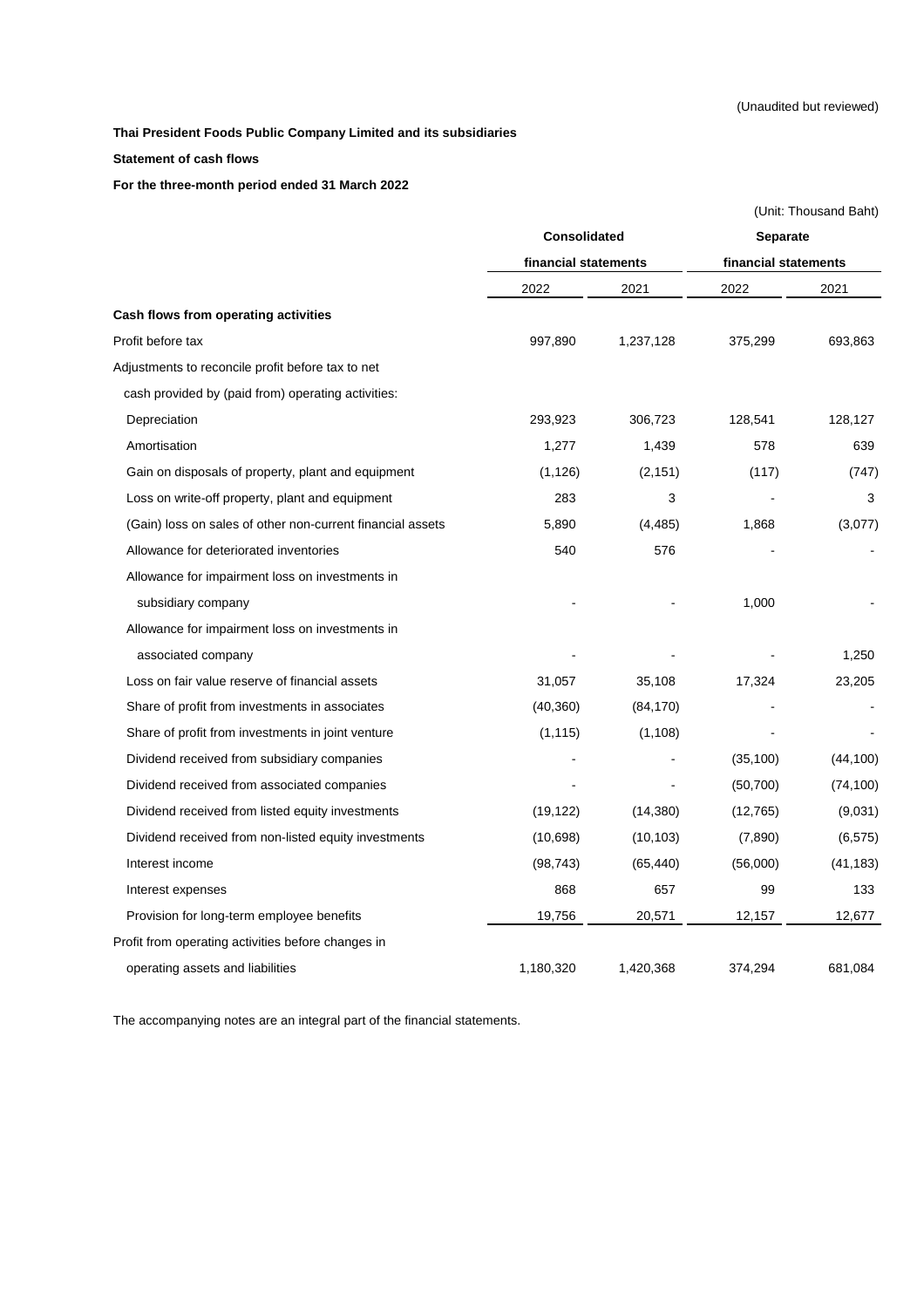**Statement of cash flows (continued)**

**For the three-month period ended 31 March 2022**

|                                                  |                                             |            |                      | (Unit: Thousand Baht) |
|--------------------------------------------------|---------------------------------------------|------------|----------------------|-----------------------|
|                                                  | <b>Consolidated</b><br>financial statements |            | <b>Separate</b>      |                       |
|                                                  |                                             |            | financial statements |                       |
|                                                  | 2022                                        | 2021       | 2022                 | 2021                  |
| Cash flows from operating activities (continued) |                                             |            |                      |                       |
| Operating assets (increase) decrease             |                                             |            |                      |                       |
| Trade and other receivables                      | 184,172                                     | (31, 916)  | (19,233)             | (84, 333)             |
| Inventories                                      | (518, 699)                                  | (236, 773) | (55, 595)            | (55, 574)             |
| Other current assets                             | (74, 477)                                   | 1,812      | (48, 784)            | 6,665                 |
| Other non-current assets                         | (2,727)                                     | (1, 814)   | 79                   | 181                   |
| Operating liabilities increase (decrease)        |                                             |            |                      |                       |
| Trade and other payables                         | (173, 935)                                  | (136, 731) | 41,923               | (110, 055)            |
| Other current liabilities                        | (8,066)                                     | (27, 769)  | (5, 545)             | (10, 530)             |
| Other non-current liabilities                    | 191                                         | 10         |                      |                       |
| Provision for long-term employee benefits        | (24, 655)                                   | (25,095)   | (13, 389)            | (19, 422)             |
| Cash flows from operating activities             | 562,124                                     | 962,092    | 273,750              | 408,016               |
| Cash paid for income tax                         | (3, 337)                                    | (5, 541)   | (552)                | (544)                 |
| Net cash flows from operating activities         | 558,787                                     | 956,551    | 273,198              | 407,472               |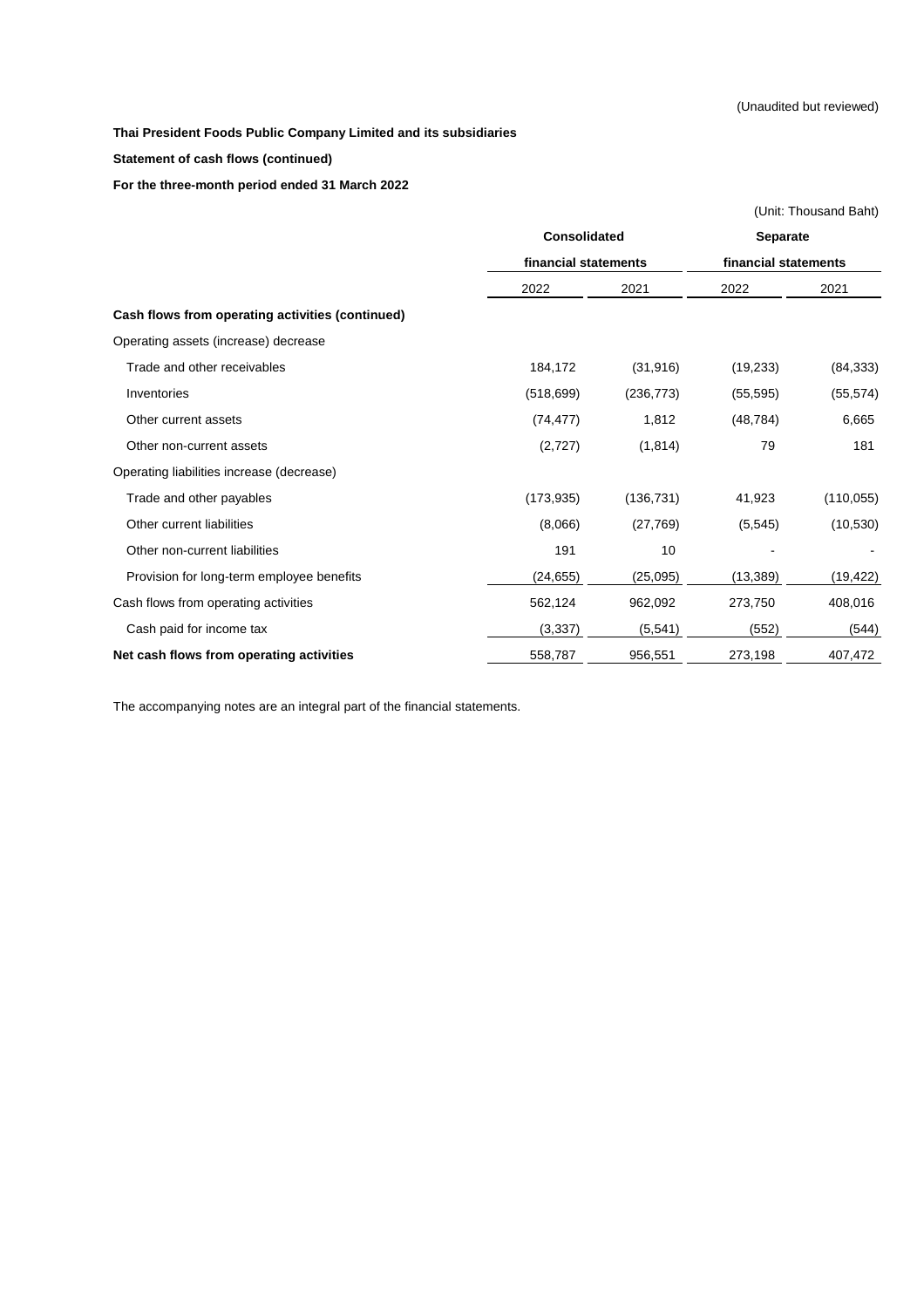**Statement of cash flows (continued)**

**For the three-month period ended 31 March 2022**

|                                                                 |                      |               |                      | (Unit: Thousand Baht) |  |
|-----------------------------------------------------------------|----------------------|---------------|----------------------|-----------------------|--|
|                                                                 | <b>Consolidated</b>  |               | <b>Separate</b>      |                       |  |
|                                                                 | financial statements |               | financial statements |                       |  |
|                                                                 | 2022                 | 2021          | 2022                 | 2021                  |  |
| Cash flows from investing activities                            |                      |               |                      |                       |  |
| Increase in other current financial assets                      | (880, 930)           | (2,892,351)   | (395, 057)           | (2,362,640)           |  |
| Decrease in other current financial assets                      | 1,315,863            | 1,922,338     | 706,178              | 1,785,313             |  |
| Increase in other non-current financial assets                  | (1,559,979)          | (1, 914, 793) | (958, 262)           | (1,031,465)           |  |
| Decrease in other non-current financial assets                  | 1,667,050            | 2,017,097     | 1,009,716            | 1,053,060             |  |
| Increase in loans to non-related party                          | (22, 882)            |               |                      |                       |  |
| Dividend received from associated companies                     | 50,700               | 74,100        | 50,700               | 74,100                |  |
| Dividend received from joint venture                            | 3,218                |               |                      |                       |  |
| Dividend received from listed equity investments                | 11,644               | 5,415         | 8,249                | 6,085                 |  |
| Dividend received from non-listed equity investments            | 10,698               |               | 7,890                |                       |  |
| Dividend received by non-controlling interests of subsidiaries  | (20, 378)            | (25, 588)     |                      |                       |  |
| Increase in advance payment for investments                     |                      |               |                      |                       |  |
| in related party                                                |                      |               | (51, 270)            |                       |  |
| Increase in advance payment for securities subscription         | (24,000)             |               | (16, 800)            |                       |  |
| Decrease in goodwill                                            |                      | 40,788        |                      |                       |  |
| Purchase of property, plant and equipment                       | (96, 645)            | (107, 425)    | (50, 272)            | (39, 207)             |  |
| Increase in downpayment for purchase of machinery               | (1, 813)             | (1,747)       |                      |                       |  |
| Proceed from disposals of property, plant and equipment         | 2,543                | 2,400         | 374                  | 747                   |  |
| Purchase of intangible assets                                   | (254)                | (860)         | (32)                 | (163)                 |  |
| Proceed received for non-controlling interest of the subsidiary | 49,260               |               |                      |                       |  |
| Interest income                                                 | 78,840               | 58,324        | 39,194               | 36,058                |  |
| Net cash flows from (used in) investing activities              | 582,935              | (822, 302)    | 350,608              | (478, 112)            |  |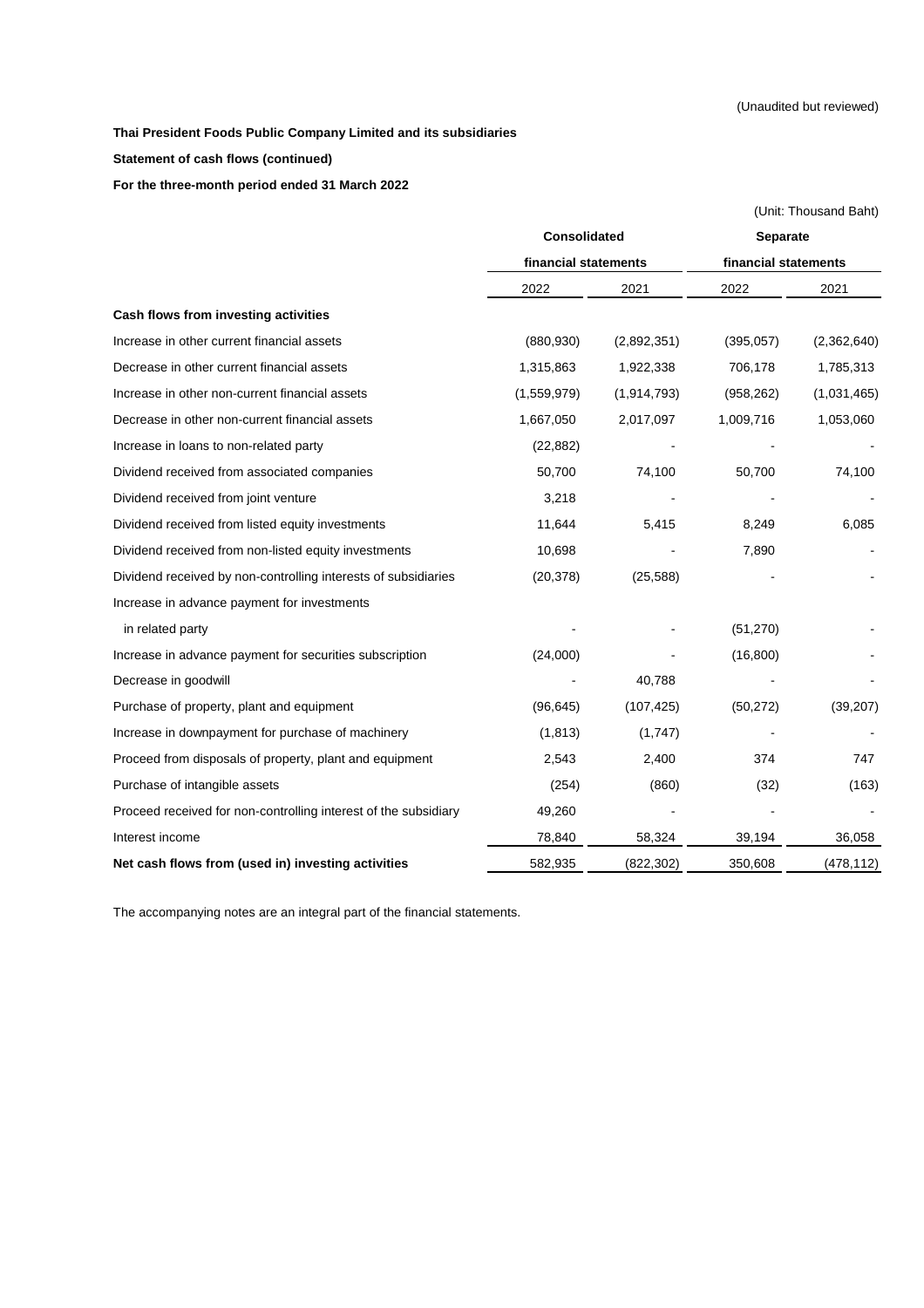**Statement of cash flows (continued)**

**For the three-month period ended 31 March 2022**

|                                                              |                      |           | (Unit: Thousand Baht)                   |           |  |
|--------------------------------------------------------------|----------------------|-----------|-----------------------------------------|-----------|--|
|                                                              | <b>Consolidated</b>  |           | <b>Separate</b><br>financial statements |           |  |
|                                                              | financial statements |           |                                         |           |  |
|                                                              | 2022                 | 2021      | 2022                                    | 2021      |  |
| Cash flows from financing activities                         |                      |           |                                         |           |  |
| Increase in short-term loan from financial institution       | 248,005              |           |                                         |           |  |
| Repayment of liabilities under lease agreements              | (10,624)             | (8,830)   | (944)                                   | (911)     |  |
| Cash paid for interest expense                               | (868)                | (657)     | (99)                                    | (133)     |  |
| Net cash flows from (used in) financing activities           | 236,513              | (9, 487)  | (1,043)                                 | (1,044)   |  |
| Increase in translation adjustments                          | 515                  | 76        |                                         |           |  |
| Net increase (decrease) in cash and cash equivalents         | 1,378,750            | 124,838   | 622,763                                 | (71, 684) |  |
| Cash and cash equivalents at beginning of period             | 3,588,586            | 3,695,417 | 1,772,686                               | 2,016,174 |  |
| Cash and cash equivalents at end of period                   | 4,967,336            | 3,820,255 | 2,395,449                               | 1,944,490 |  |
| Supplementary disclosures of cash flows information          |                      |           |                                         |           |  |
| Non-cash related transactions                                |                      |           |                                         |           |  |
| Write-off trade and other accounts receivable as bad debts   |                      | 17,658    |                                         | 17,658    |  |
| Other payable from purchase of property, plant and equipment | 50,551               | 47,347    | 24,813                                  | 30,720    |  |
| Additions to right of use assets and lease liabilities       | 12,076               | 1,834     |                                         |           |  |
| Dividend receivable                                          | 7,478                | 20,793    | 39,616                                  | 53,621    |  |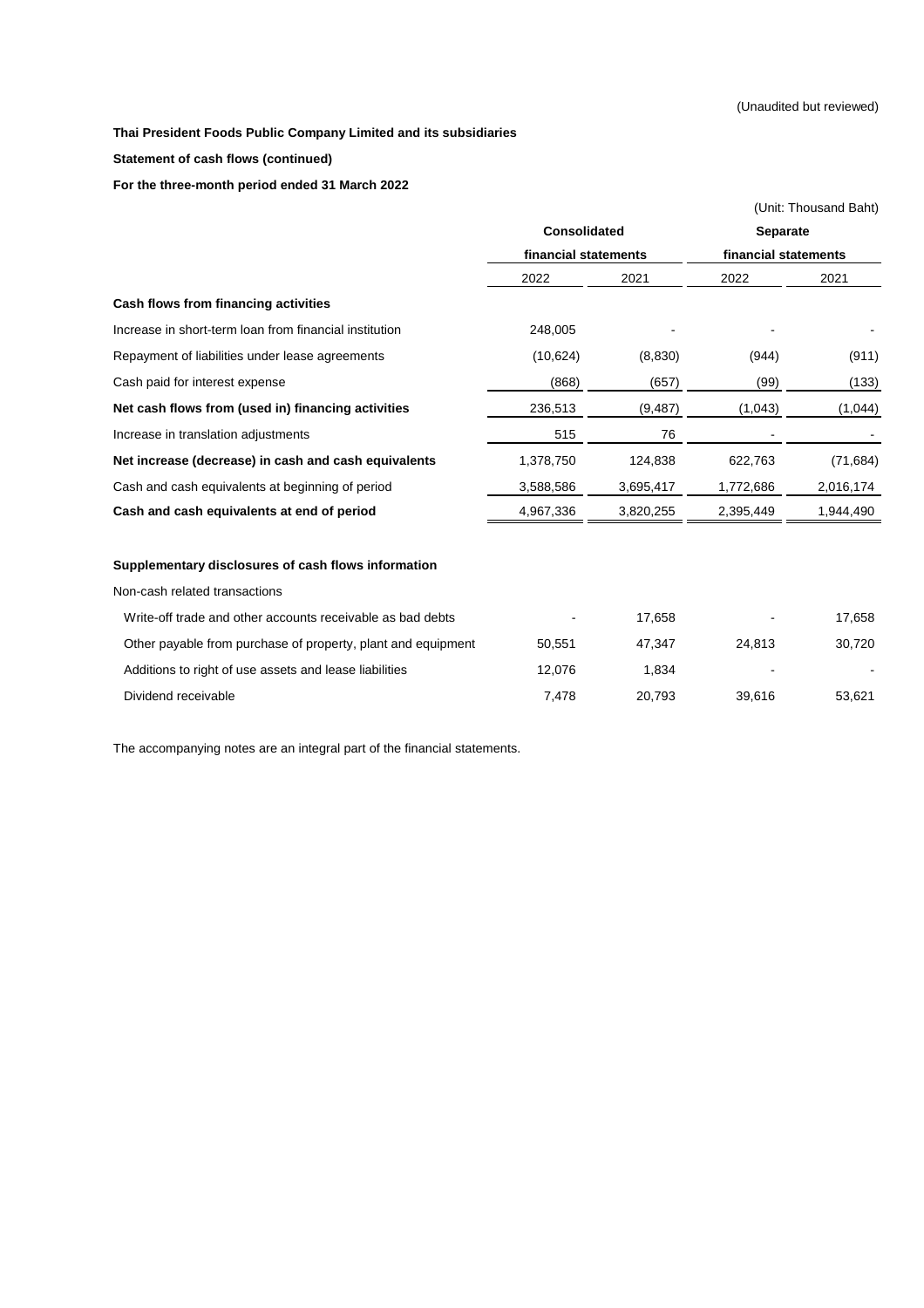# **Thai President Foods Public Company Limited and its subsidiary companies Notes to interim financial statements For the three-month periods ended 31 March 2022**

### **1. General information**

#### **1.1 Corporate information**

Thai President Foods Public Company Limited ("the Company") is a public company incorporated and domiciled in Thailand. Its major shareholder is Sahapathana Inter-holding Public Company Limited which is a public company incorporated in Thailand. The Company is principally engaged in the manufacture and distribution of instant noodles, semi-instant foods and biscuit products. The registered office and head office of the Company is at No. 304, TF Group Building, Srinakarin Road, Huamark Sub-district, Bangkapi District, Bangkok. There are five plants, located at Chonburi Province, Lamphoon Province, Rayong Province and another 2 plants at Ratchaburi Province.

#### **1.2 Basis of preparation of interim financial statements**

These interim financial statements are prepared in accordance with Thai Accounting Standard No. 34 Interim Financial Reporting, with the Company choosing to present condensed interim financial statements. However, the Company has presented the statements of financial position, comprehensive income, changes in shareholders' equity, and cash flows in the same format as that used for the annual financial statements.

The interim financial statements are intended to provide information additional to that included in the latest annual financial statements. Accordingly, they focus on new activities, events and circumstances so as not to duplicate information previously reported. These interim financial statements should therefore be read in conjunction with the latest annual financial statements.

The interim financial statements in Thai language are the official statutory financial statements of the Company. The interim financial statements in English language have been translated from the Thai language financial statements.

### **1.3 Basis of consolidation**

The interim consolidated financial statements included the financials statements of Thai President Foods Public Company Limited and its subsidiaries and have been prepared on the same basis as that applied for the consolidated financial statements for the year ended 31 December 2021 with no changes in shareholding structure of subsidiaries during the current period.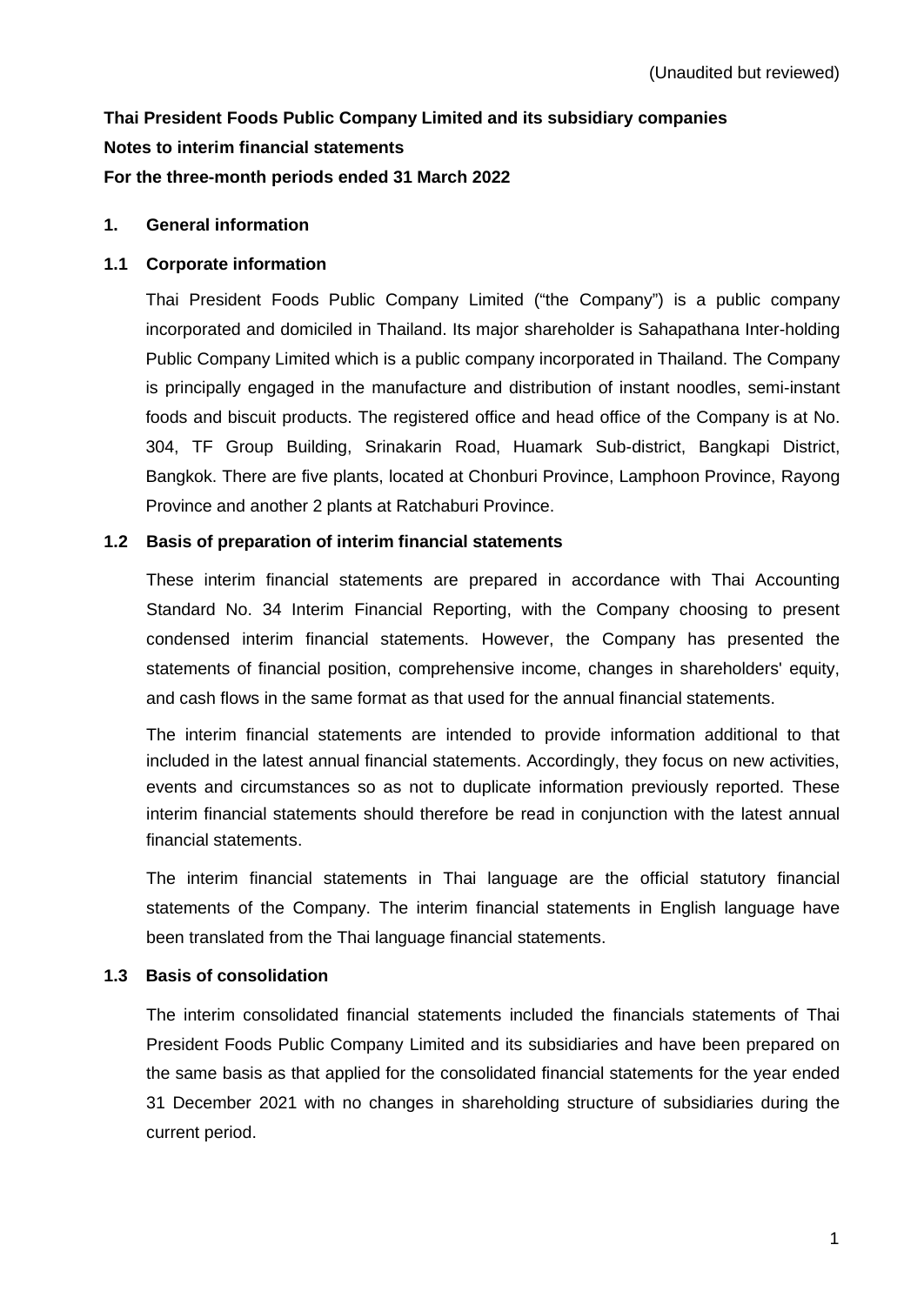# **1.4 Significant accounting policies**

The interim consolidated financial statements are prepared by using the same accounting policies and methods of computation as were used for the financial statements for the year ended 31 December 2021.

The revised financial reporting standards which are effective for fiscal years beginning on or after 1 January 2022, do not have any significant impact on the Group's financial statements.

### **2. Trade and other receivables**

|                                     |           | (Unit: Thousand Baht) |                      |             |  |  |
|-------------------------------------|-----------|-----------------------|----------------------|-------------|--|--|
|                                     |           | Consolidated          | Separate             |             |  |  |
|                                     |           | financial statements  | financial statements |             |  |  |
|                                     | 31 March  | 31 December           | 31 March             | 31 December |  |  |
|                                     | 2022      | 2021                  | 2022                 | 2021        |  |  |
| Trade receivables - related parties |           |                       |                      |             |  |  |
| Aged on the basis of due dates      |           |                       |                      |             |  |  |
| Not yet due                         | 1,440,109 | 1,427,762             | 1,547,221            | 1,548,238   |  |  |
| Past due                            |           |                       |                      |             |  |  |
| Not over 3 months                   | 63,165    | 72,693                | 66,508               | 75,121      |  |  |
| Total trade receivables - related   |           |                       |                      |             |  |  |
| parties                             | 1,503,274 | 1,500,455             | 1,613,729            | 1,623,359   |  |  |
| Other receivables - related parties |           |                       |                      |             |  |  |
| Dividend receivable                 |           |                       | 35,100               |             |  |  |
| Accrued income and interest         |           |                       |                      |             |  |  |
| receivable                          | 1,119     | 970                   | 53,176               | 53,270      |  |  |
| Total other receivables - related   |           |                       |                      |             |  |  |
| parties                             | 1,119     | 970                   | 88,276               | 53,270      |  |  |
| Total trade and other receivables - |           |                       |                      |             |  |  |
| related parties (Note 3)            | 1,504,393 | 1,501,425             | 1,702,005            | 1,676,629   |  |  |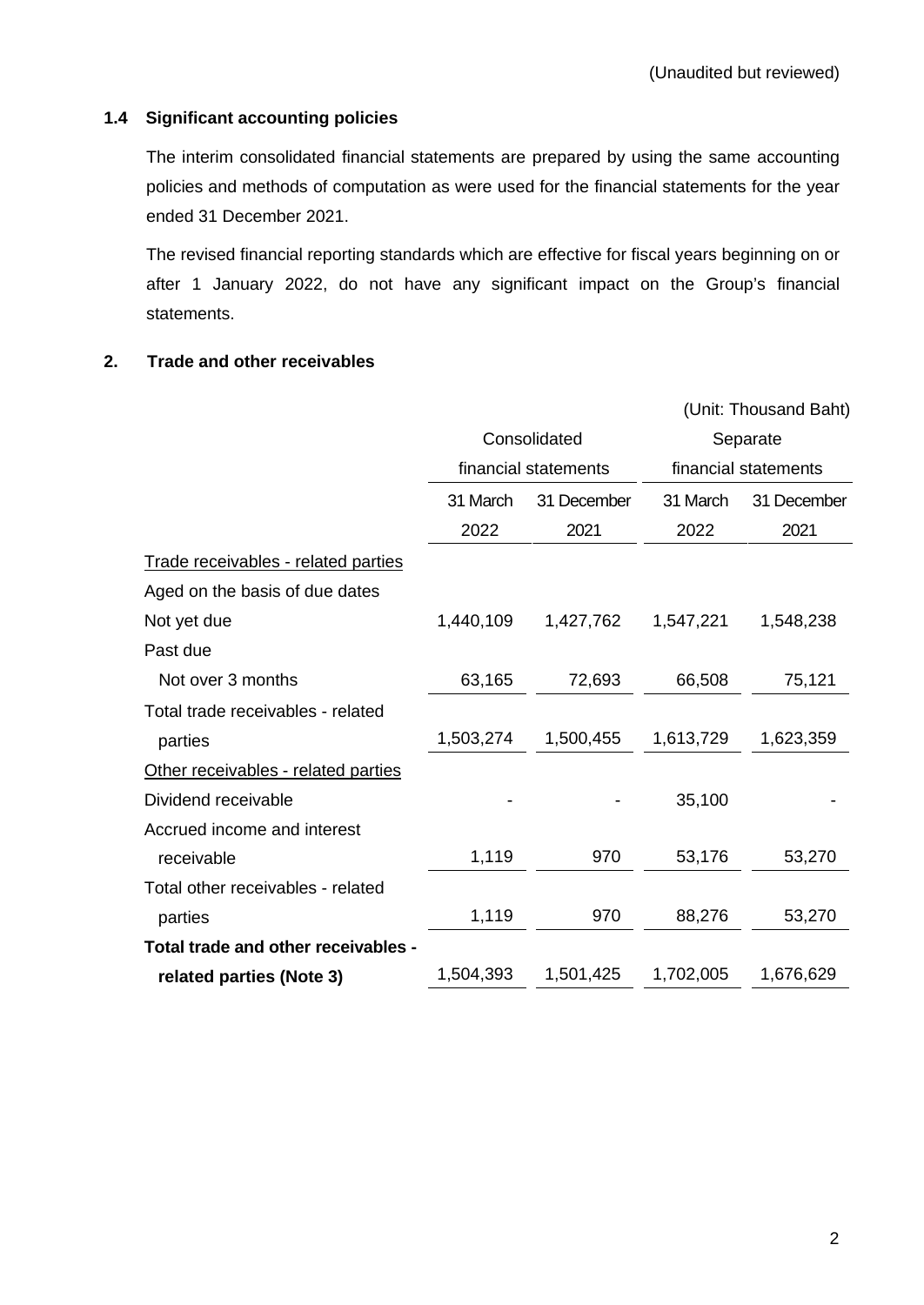|                                        |           | Consolidated         | Separate             |             |  |
|----------------------------------------|-----------|----------------------|----------------------|-------------|--|
|                                        |           | financial statements | financial statements |             |  |
|                                        | 31 March  | 31 December          | 31 March             | 31 December |  |
|                                        | 2022      | 2021                 | 2022                 | 2021        |  |
| Trade receivables - unrelated parties  |           |                      |                      |             |  |
| Aged on the basis of due dates         |           |                      |                      |             |  |
| Not yet due                            | 1,452,150 | 1,498,060            | 534,227              | 534,121     |  |
| Past due                               |           |                      |                      |             |  |
| Not over 3 months                      | 404,363   | 587,601              | 128,419              | 134,355     |  |
| 3 - 6 months                           | 4,669     | 492                  | 968                  | 376         |  |
| $6 - 12$ months                        | 11,592    |                      | 350                  |             |  |
| Over 12 months                         | 1,966     | 1,974                | 272                  | 271         |  |
| Total                                  | 1,874,740 | 2,088,127            | 664,236              | 669,123     |  |
| Less: Allowance for expected credit    |           |                      |                      |             |  |
| losses                                 | (3,075)   | (3,075)              |                      |             |  |
| Total trade receivables - unrelated    |           |                      |                      |             |  |
| parties, net                           | 1,871,665 | 2,085,052            | 664,236              | 669,123     |  |
| Other receivables - unrelated parties  |           |                      |                      |             |  |
| Accrued income and interest receivable | 115,700   | 62,543               | 83,294               | 28,313      |  |
| Total other receivables - unrelated    |           |                      |                      |             |  |
| parties                                | 115,700   | 62,543               | 83,294               | 28,313      |  |
| Total trade and other receivables -    |           |                      |                      |             |  |
| unrelated parties - net                | 1,987,365 | 2,147,595            | 747,530              | 697,436     |  |
| Total trade and other receivables -    |           |                      |                      |             |  |
| net                                    | 3,491,758 | 3,649,020            | 2,449,535            | 2,374,065   |  |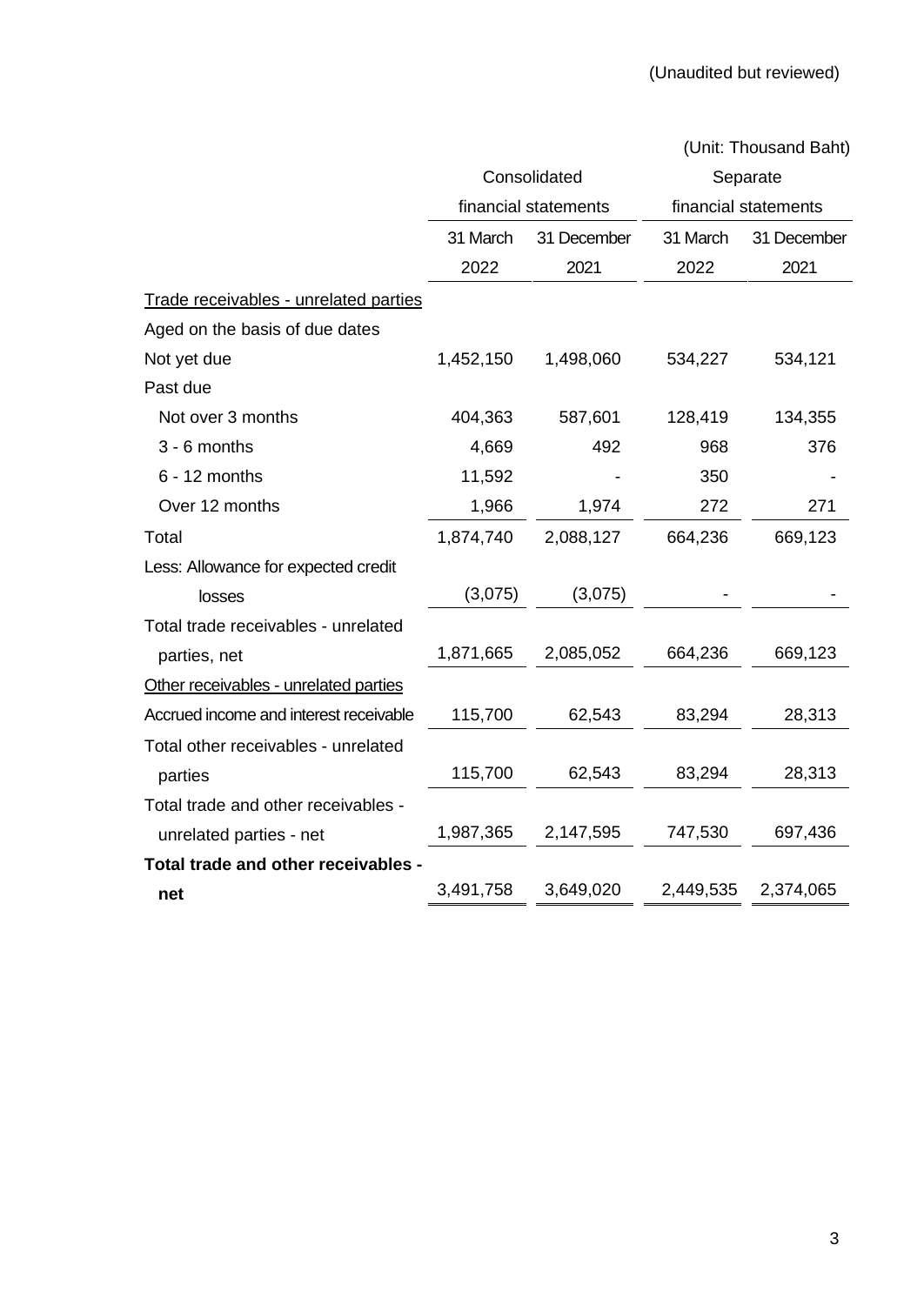### **3. Related party transactions**

# **3.1 Transactions incurred during the period**

During the periods, the Group had significant business transactions with related parties. Such transactions, which are summarised below, arose in the ordinary course of business and were concluded on the commercial terms and bases agreed upon between the Company and those related parties.

|                                     |                      |                          | For the three-month periods ended 31 March |         |                                 |  |  |
|-------------------------------------|----------------------|--------------------------|--------------------------------------------|---------|---------------------------------|--|--|
|                                     | Consolidated         |                          | Separate                                   |         |                                 |  |  |
|                                     | financial statements |                          | financial statements                       |         | Transfer pricing policy         |  |  |
|                                     | 2022                 | 2021                     | 2022                                       | 2021    |                                 |  |  |
| <b>Transactions with subsidiary</b> |                      |                          |                                            |         |                                 |  |  |
| companies                           |                      |                          |                                            |         |                                 |  |  |
| (eliminated from the                |                      |                          |                                            |         |                                 |  |  |
| consolidated financial              |                      |                          |                                            |         |                                 |  |  |
| statements)                         |                      |                          |                                            |         |                                 |  |  |
| Sales                               |                      | $\overline{\phantom{a}}$ | 127,280                                    | 121,796 | Cost plus margin                |  |  |
| Dividend income (Note 5)            |                      |                          | 35,100                                     | 44,100  | At the announced rate           |  |  |
| Rental and other income             |                      |                          | 10,748                                     | 9,207   | Contract price                  |  |  |
| Purchase of goods and raw           |                      |                          | 950,641                                    | 723,825 | Approximately market price with |  |  |
| material, and production cost       |                      |                          |                                            |         | reference to purchase volume    |  |  |
| (included in cost of sales)         |                      |                          |                                            |         |                                 |  |  |
| Other expenses (included in         |                      |                          | 35,447                                     | 34,154  | Agreed price                    |  |  |
| selling and distribution and        |                      |                          |                                            |         |                                 |  |  |
| administrative expenses)            |                      |                          |                                            |         |                                 |  |  |
| <b>Transactions with associated</b> |                      |                          |                                            |         |                                 |  |  |
| companies                           |                      |                          |                                            |         |                                 |  |  |
| Sales                               | 29,817               | 34,702                   | 24,296                                     | 34,698  | Cost plus margin                |  |  |
| Dividend income (Note 6)            |                      |                          | 50,700                                     | 74,100  | At the announced rate           |  |  |
| Rental and other income             | 2,045                | 2,532                    | 2,041                                      | 2,532   | Contract price                  |  |  |
| Purchase of goods and raw           | 137,127              | 156,440                  | 29,448                                     | 52,545  | Approximately market price with |  |  |
| material, and production cost       |                      |                          |                                            |         | reference to purchase volume    |  |  |
| (included in cost of sales)         |                      |                          |                                            |         |                                 |  |  |
| Purchase of machinery and           | 203                  | 198                      | 203                                        | 198     | Agreed price                    |  |  |
| equipment                           |                      |                          |                                            |         |                                 |  |  |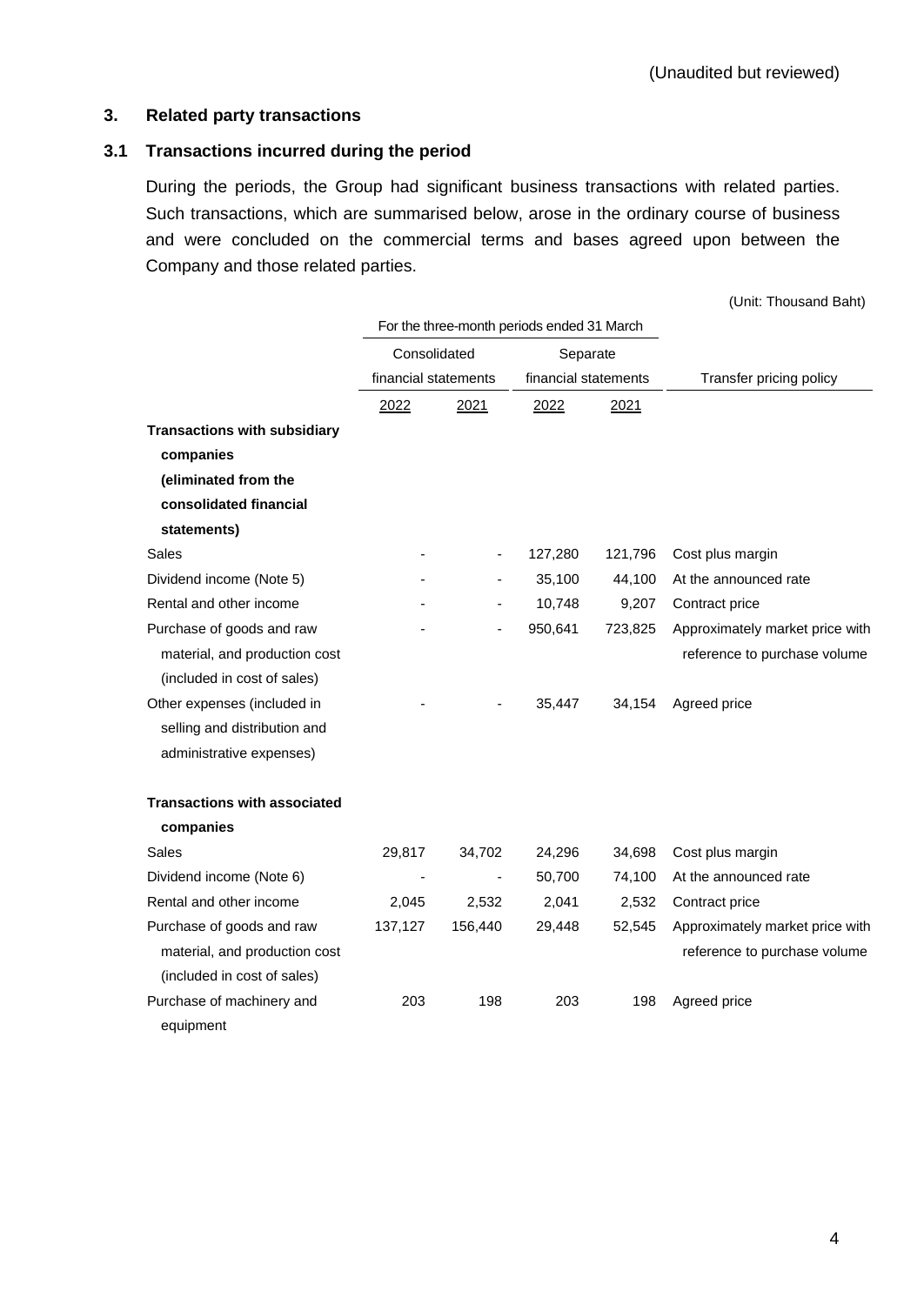# (Unaudited but reviewed)

|                                        |           | For the three-month periods ended 31 March |           |                      |                                 |
|----------------------------------------|-----------|--------------------------------------------|-----------|----------------------|---------------------------------|
|                                        |           | Consolidated                               |           | Separate             |                                 |
|                                        |           | financial statements                       |           | financial statements | Transfer pricing policy         |
|                                        | 2022      | 2021                                       | 2022      | 2021                 |                                 |
| <b>Transactions with joint venture</b> |           |                                            |           |                      |                                 |
| <b>Sales</b>                           | 606       | 576                                        |           |                      | Agreed price which              |
|                                        |           |                                            |           |                      | approximates the market price   |
| Dividend income (Note 7)               | 3,218     | 1,726                                      |           |                      | At the announced rate           |
| Service income                         | 788       | 815                                        |           |                      | Agreed price which              |
|                                        |           |                                            |           |                      | approximates the market price   |
| Purchase of goods and raw              | 24        | 24                                         |           |                      | Approximately market price with |
| material, and production cost          |           |                                            |           |                      | reference to purchase volume    |
| (included in cost of sales)            |           |                                            |           |                      |                                 |
| <b>Transactions with related</b>       |           |                                            |           |                      |                                 |
| companies                              |           |                                            |           |                      |                                 |
| Sales                                  | 2,368,433 | 2,330,182                                  | 2,359,782 | 2,322,040            | Cost plus margin                |
| Dividend income                        | 7,890     | 6,575                                      | 7,890     | 6,575                | At the announced rate           |
| Rental and other income                | 1,988     | 1,400                                      | 1,162     | 257                  | Contract price                  |
| Purchase of goods and raw              | 112,833   | 93,040                                     | 102,993   | 70,725               | Approximately market price with |
| material, and production cost          |           |                                            |           |                      | reference to purchase volume    |
| (included in cost of sales)            |           |                                            |           |                      |                                 |
| Commission and other expenses          | 21,248    | 16,684                                     | 2,532     | 1,378                | Contract price                  |
| (included in selling and               |           |                                            |           |                      |                                 |
| distribution and administrative        |           |                                            |           |                      |                                 |
| expenses)                              |           |                                            |           |                      |                                 |
| Purchase of machinery and              | 6,222     | 2,031                                      | 4,582     | 1,886                | Agreed price                    |
| equipment                              |           |                                            |           |                      |                                 |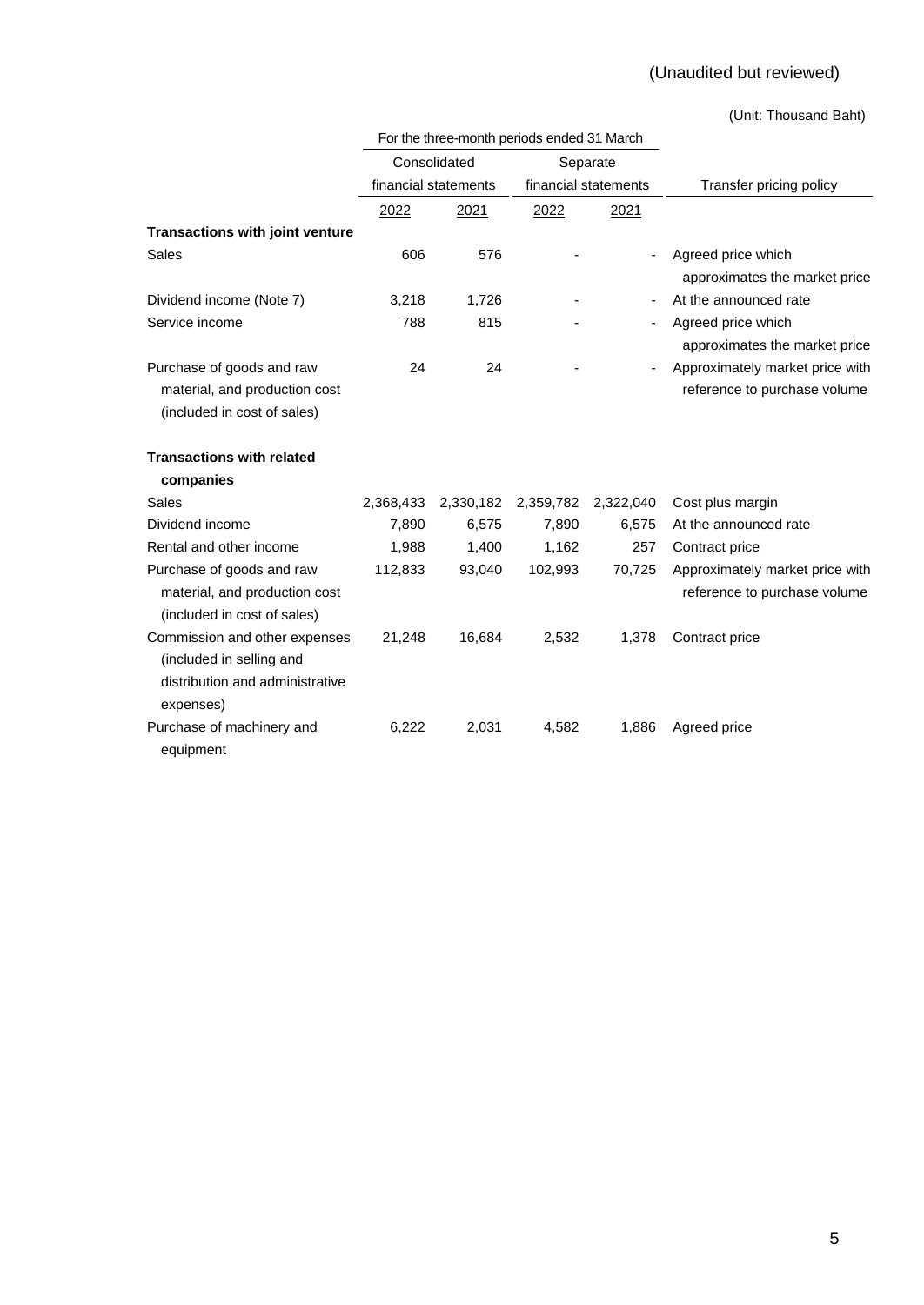# **3.2 Outstanding balance at end of period**

As at 31 March 2022 and 31 December 2021, the balances of the accounts between the Group are as follows:

|                                             |           | Consolidated<br>financial statements |           | (Unit: Thousand Baht)<br>Separate<br>financial statements |  |
|---------------------------------------------|-----------|--------------------------------------|-----------|-----------------------------------------------------------|--|
|                                             | 31 March  | 31 December                          | 31 March  | 31 December                                               |  |
|                                             | 2022      | 2021                                 | 2022      | 2021                                                      |  |
| Trade and other receivables -               |           |                                      |           |                                                           |  |
| related parties (Note 2)                    |           |                                      |           |                                                           |  |
| <b>Subsidiaries</b>                         |           |                                      | 205,346   | 182,229                                                   |  |
| Associated companies                        | 46,772    | 36,356                               | 46,368    | 36,069                                                    |  |
| Related companies (related by               |           |                                      |           |                                                           |  |
| common shareholders)                        | 1,457,621 | 1,465,069                            | 1,450,291 | 1,458,331                                                 |  |
| <b>Total trade and other</b>                |           |                                      |           |                                                           |  |
| receivables - related parties               | 1,504,393 | 1,501,425                            | 1,702,005 | 1,676,629                                                 |  |
| Trade and other payables -                  |           |                                      |           |                                                           |  |
| related parties (Note 10)                   |           |                                      |           |                                                           |  |
| <b>Subsidiaries</b>                         |           |                                      | 487,040   | 421,893                                                   |  |
| Associated companies                        | 124,480   | 99,980                               | 10,340    | 8,593                                                     |  |
| Related companies (related by               |           |                                      |           |                                                           |  |
| common shareholders)                        | 27,470    | 23,404                               | 19,694    | 15,492                                                    |  |
| Total trade and other payables              |           |                                      |           |                                                           |  |
| - related parties                           | 151,950   | 123,384                              | 517,074   | 445,978                                                   |  |
| <b>Liabilities under lease</b>              |           |                                      |           |                                                           |  |
| agreements - related party                  |           |                                      |           |                                                           |  |
| Related company                             |           |                                      |           |                                                           |  |
| Liabilities under lease agreements          | 56,574    | 56,977                               |           |                                                           |  |
| Less: Current portion                       | (20, 911) | (21, 041)                            |           |                                                           |  |
| <b>Liabilities under lease</b>              |           |                                      |           |                                                           |  |
| agreements - net of current                 |           |                                      |           |                                                           |  |
| portion                                     | 35,663    | 35,936                               |           |                                                           |  |
| Other accrued expenses -<br>related parties |           |                                      |           |                                                           |  |
| Related companies                           | 26,309    | 21,648                               | 26,309    | 21,648                                                    |  |
| Total other accrued expenses -              |           |                                      |           |                                                           |  |
| related parties                             | 26,309    | 21,648                               | 26,309    | 21,648                                                    |  |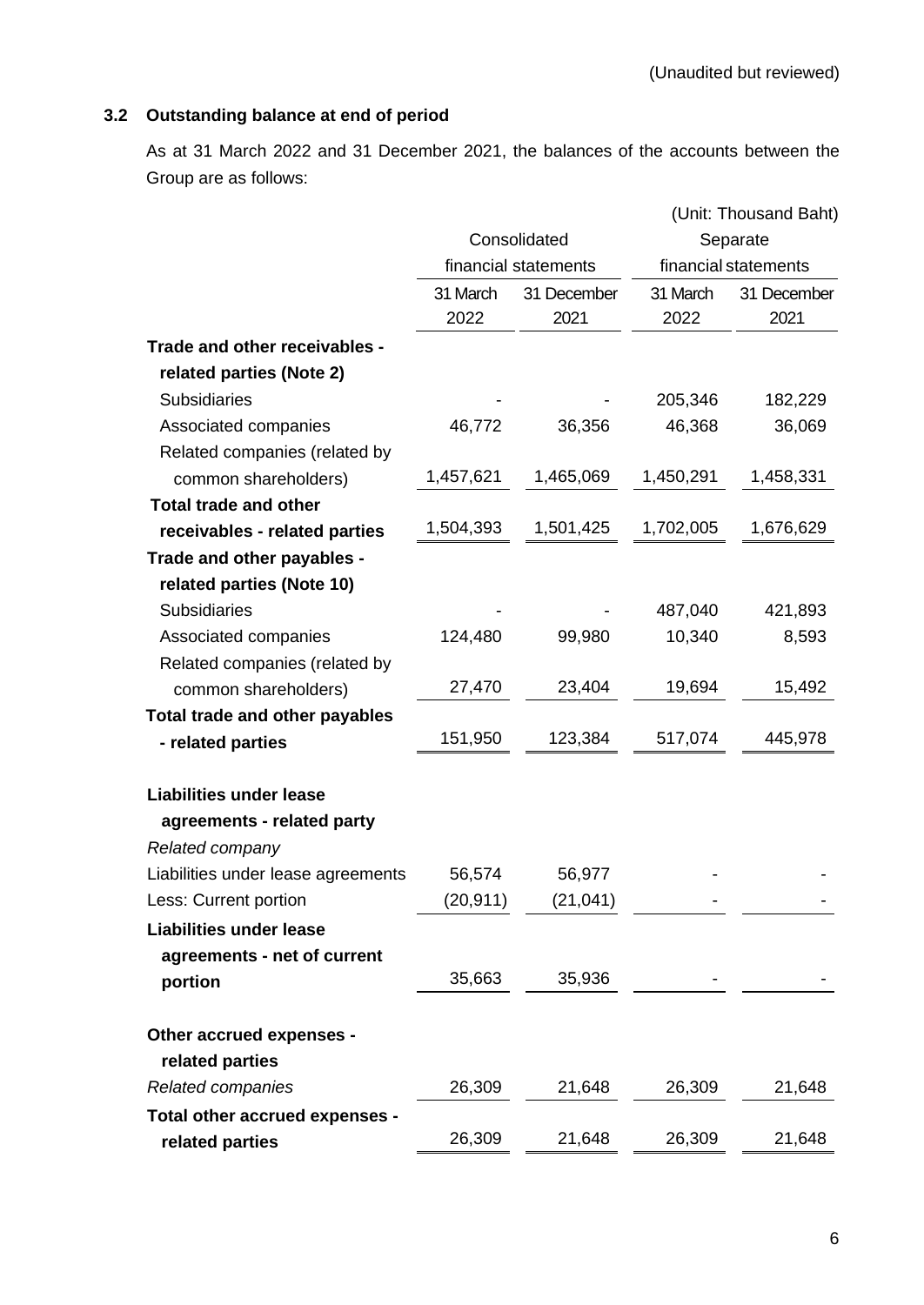(Unit: Million Baht)

# **Long-term loan to related party**

As at 31 March 2022 and 31 December 2021, the balances of long-term loan to related party and the movement were as follows:

|                               | (Unit: Thousand Baht)                          |          |                   |                |  |  |  |  |
|-------------------------------|------------------------------------------------|----------|-------------------|----------------|--|--|--|--|
|                               | Consolidated and separate financial statements |          |                   |                |  |  |  |  |
|                               | <b>Balance</b>                                 |          |                   | <b>Balance</b> |  |  |  |  |
|                               | as at                                          |          |                   | as at          |  |  |  |  |
|                               | 31 December                                    |          | During the period | 31 March       |  |  |  |  |
| Company's name                | 2021                                           | Increase | Decrease          | 2022           |  |  |  |  |
| Associated company            |                                                |          |                   |                |  |  |  |  |
| Thai Instant Products Company |                                                |          |                   |                |  |  |  |  |
| Limited                       | 8,000                                          |          |                   | 8,000          |  |  |  |  |
| Total                         | 8,000                                          |          |                   | 8,000          |  |  |  |  |
|                               |                                                |          |                   |                |  |  |  |  |

# **3.3 Directors and management's remuneration**

During the three-month periods ended 31 March 2022 and 2021, the Group had employee benefit expenses payable to their directors and management as below.

|                              | For the three-month periods ended 31 March |    |                      |      |  |  |  |  |
|------------------------------|--------------------------------------------|----|----------------------|------|--|--|--|--|
|                              | Consolidated                               |    | Separate             |      |  |  |  |  |
|                              | financial statements                       |    | financial statements |      |  |  |  |  |
|                              | 2022<br>2021                               |    | 2022                 | 2021 |  |  |  |  |
| Short-term employee benefits | 43                                         | 40 | 17                   | 13   |  |  |  |  |
| Post-employment benefits and |                                            |    |                      |      |  |  |  |  |
| other long-term benefits     | 1                                          |    |                      |      |  |  |  |  |
| <b>Total</b>                 | 44                                         | 41 | 17                   | 13   |  |  |  |  |
|                              |                                            |    |                      |      |  |  |  |  |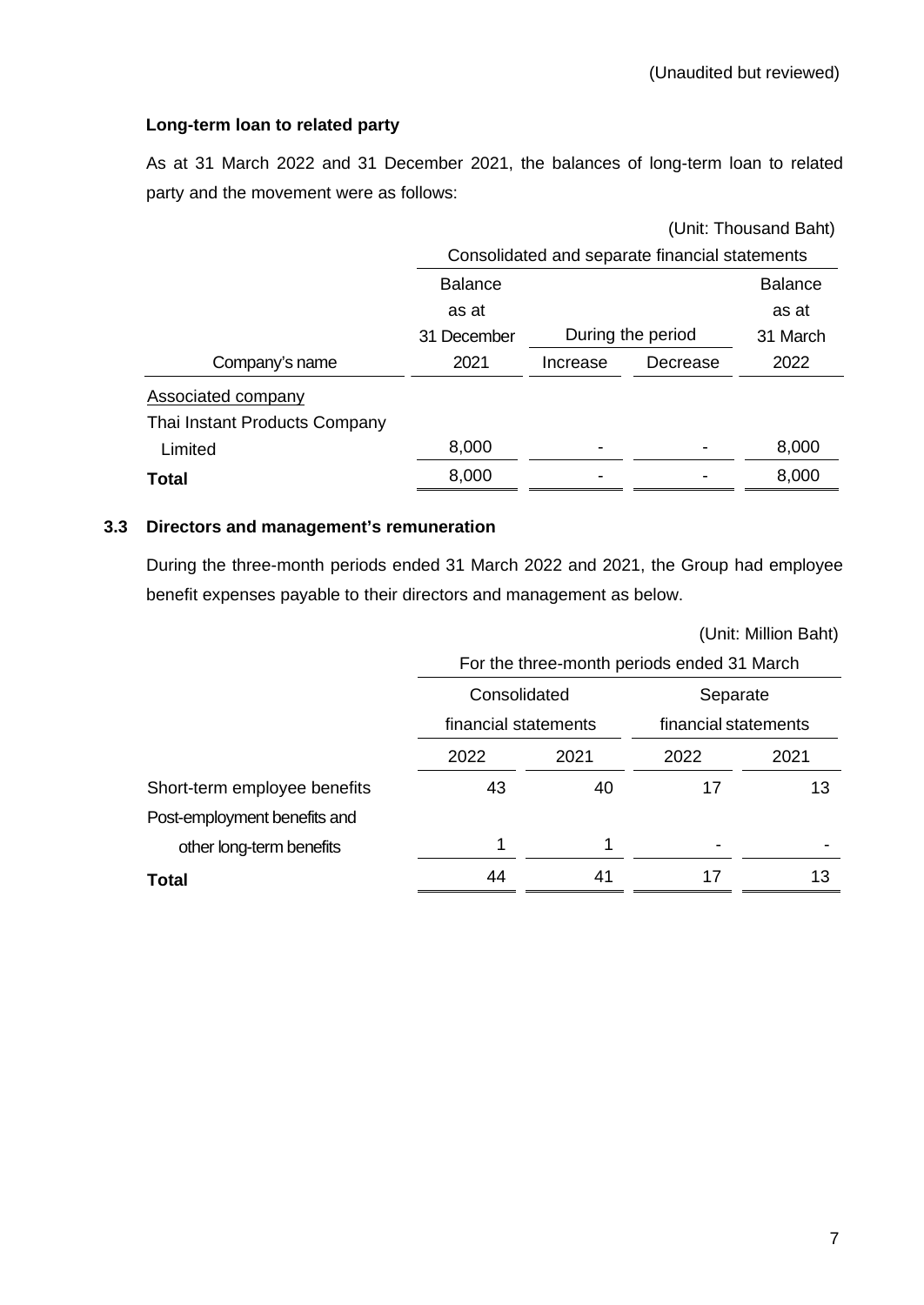# **4. Other financial assets**

|                                    |          |                      | (Unit: Million Baht)             |             |  |  |  |
|------------------------------------|----------|----------------------|----------------------------------|-------------|--|--|--|
|                                    |          | Consolidated         | Separate<br>financial statements |             |  |  |  |
|                                    |          | financial statements |                                  |             |  |  |  |
|                                    | 31 March | 31 December          | 31 March                         | 31 December |  |  |  |
|                                    | 2022     | 2021                 | 2022                             | 2021        |  |  |  |
| Debt instruments at amortised      |          |                      |                                  |             |  |  |  |
| cost                               |          |                      |                                  |             |  |  |  |
| <b>Fixed deposit</b>               | 2,467    | 2,639                | 952                              | 1,251       |  |  |  |
| Corporate bonds, certificate of    |          |                      |                                  |             |  |  |  |
| deposit and notes                  | 2,319    | 2,569                | 313                              | 313         |  |  |  |
| Preferred shares with fixed        |          |                      |                                  |             |  |  |  |
| redemption period                  | 189      | 185                  | 105                              | 103         |  |  |  |
| Debt instruments at fair value     |          |                      |                                  |             |  |  |  |
| through OCI                        |          |                      |                                  |             |  |  |  |
| <b>Bank of Thailand bonds</b>      | 3,189    | 3,342                | 1,624                            | 1,759       |  |  |  |
| Corporate bonds, certificate of    |          |                      |                                  |             |  |  |  |
| deposit and notes or debt          |          |                      |                                  |             |  |  |  |
| instruments                        | 3,977    | 3,973                | 2,555                            | 2,512       |  |  |  |
| <b>Equity instruments at fair</b>  |          |                      |                                  |             |  |  |  |
| value through OCI                  |          |                      |                                  |             |  |  |  |
| Listed equity instruments          |          |                      |                                  |             |  |  |  |
| Sahapatana Interholding            |          |                      |                                  |             |  |  |  |
| <b>Public Company Limited</b>      | 449      | 494                  | 449                              | 494         |  |  |  |
| Saha Pathanapibul Public           |          |                      |                                  |             |  |  |  |
| <b>Company Limited</b>             | 125      | 115                  | 125                              | 115         |  |  |  |
| <b>Others</b>                      | 1,313    | 1,369                | 805                              | 843         |  |  |  |
| Non-listed equity instruments      |          |                      |                                  |             |  |  |  |
| Kewpie (Thailand) Company          |          |                      |                                  |             |  |  |  |
| Limited                            | 302      | 302                  | 302                              | 302         |  |  |  |
| <b>Others</b>                      | 72       | 72                   | 58                               | 58          |  |  |  |
| Foreign equity instruments         | 33       | 56                   | 33                               | 56          |  |  |  |
| Mutual funds and unit trusts       |          |                      |                                  |             |  |  |  |
| <b>Digital Telecommunications</b>  |          |                      |                                  |             |  |  |  |
| Infrastructure fund                | 170      | 165                  | 111                              | 106         |  |  |  |
| <b>CPN Retail Growth Leasehold</b> |          |                      |                                  |             |  |  |  |
| reit                               | 94       | 88                   | 86                               | 81          |  |  |  |
| Lotus's Retail Growth Freehold     |          |                      |                                  |             |  |  |  |
| and Leasehold Property fund        | 80       | 85                   | 72                               | 75          |  |  |  |
| Others                             | 439      | 385                  | 365                              | 310         |  |  |  |
|                                    |          |                      |                                  |             |  |  |  |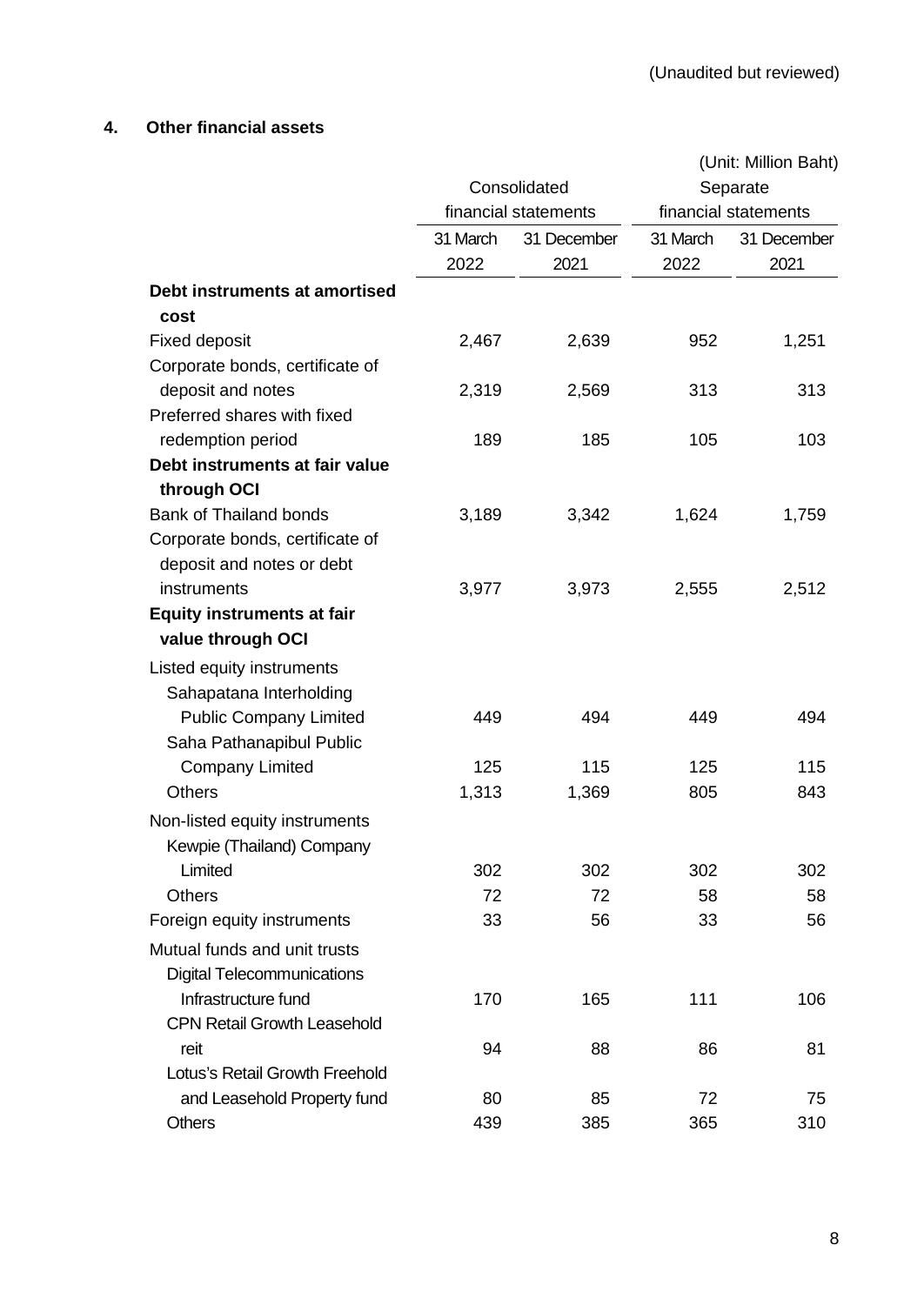|                                       |          | (Unit: Million Baht) |                      |             |  |  |
|---------------------------------------|----------|----------------------|----------------------|-------------|--|--|
|                                       |          | Consolidated         | Separate             |             |  |  |
|                                       |          | financial statements | financial statements |             |  |  |
|                                       | 31 March | 31 December          | 31 March             | 31 December |  |  |
|                                       | 2022     | 2021                 | 2022                 | 2021        |  |  |
| <b>Financial assets at fair value</b> |          |                      |                      |             |  |  |
| through profit or loss                |          |                      |                      |             |  |  |
| Open-end funds                        | 450      | 453                  | 163                  | 171         |  |  |
| Subordinated bonds                    | 1,866    | 1,878                | 861                  | 864         |  |  |
| <b>Preferred shares</b>               | 101      | 100                  |                      |             |  |  |
| Total                                 | 17,635   | 18,270               | 8,979                | 9,413       |  |  |
| <b>Classified as:</b>                 |          |                      |                      |             |  |  |
| <b>Other current financial assets</b> | 8,050    | 8,485                | 3,050                | 3,361       |  |  |
| Other non-current financial           |          |                      |                      |             |  |  |
| assets                                | 9,585    | 9,785                | 5,929                | 6,052       |  |  |

Equity instruments designated at FVOCI include listed and non-listed equity investments. During the three-month period ended 31 March 2022, the Group sold its equity interest in some listed equity investments as these investments no longer coincide with the Group's investment strategy. The fair value on the date of sale was Baht 629.5 million and the Company only of Baht 453.5 million and the accumulated gain recognised in other comprehensive income of Baht 15.0 million and the Company only of Baht 10.6 million was transferred to retained earnings.

Equity instruments and debt instruments that were measured at fair value using level 1 of inputs and there were no transfers between the levels of the fair value hierarchy during the current period.

As at 31 March 2022, the Group has pledged government bonds with maturity date over 1 year of approximately Baht 45 million (31 December 2021: Baht 45 million) and the Company only of Baht 39 million (31 December 2021: Baht 39 million) as a guarantee for electricity and steam use of the Group.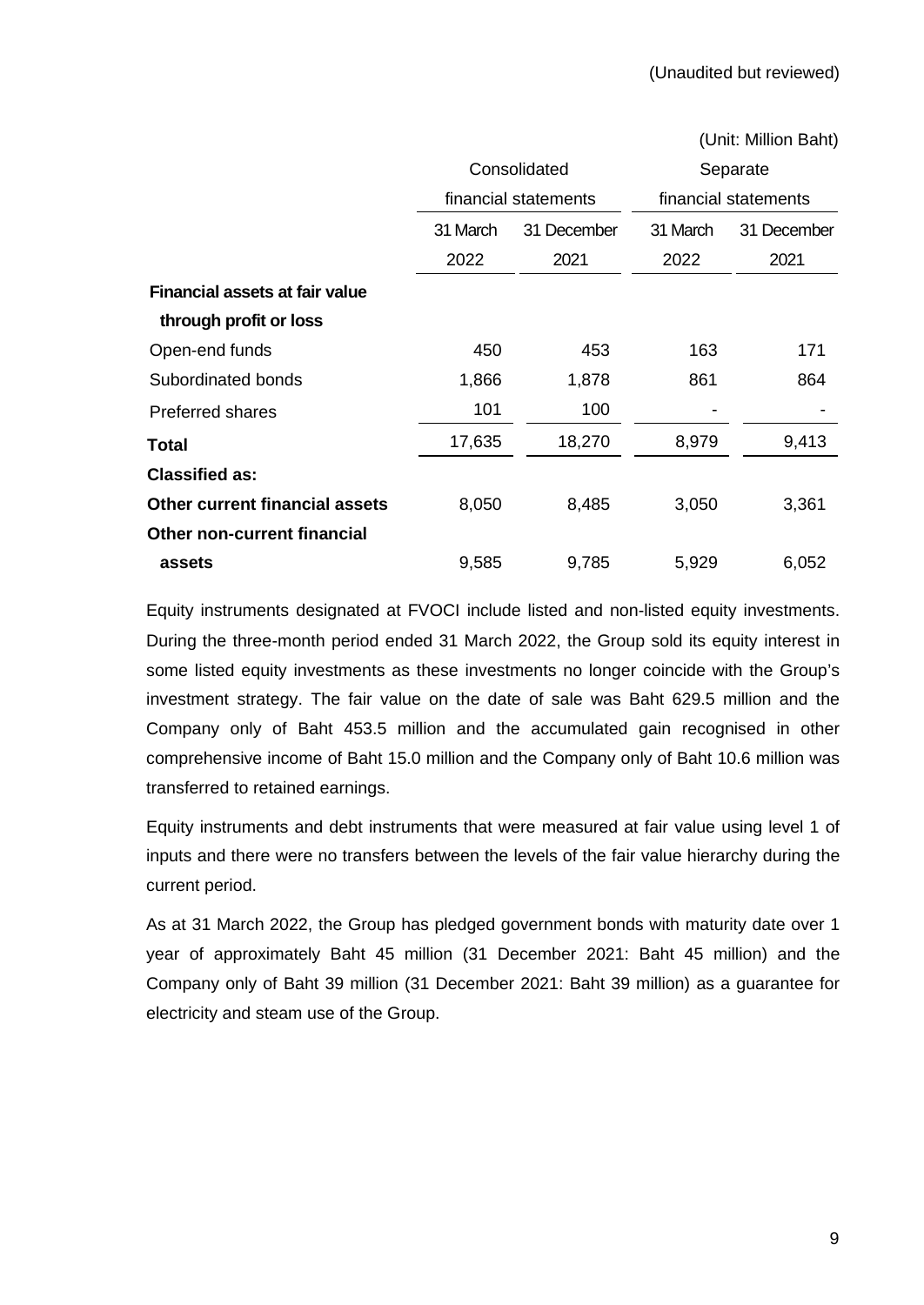#### **5. Investments in subsidiary companies**

|                                                                                                                        |            |            | (Unit: Thousand Baht) |        |
|------------------------------------------------------------------------------------------------------------------------|------------|------------|-----------------------|--------|
|                                                                                                                        |            |            | Dividend received     |        |
| Company's name (Nature of business)                                                                                    |            | Cost       | during the year       |        |
|                                                                                                                        | 31         | 31         | 31                    | 31     |
|                                                                                                                        | March      | December   | March                 | March  |
|                                                                                                                        | 2022       | 2021       | 2022                  | 2021   |
|                                                                                                                        |            |            |                       |        |
| Thai Sun Foods Company Limited (Manufacture and distribution of fruit juice and                                        | 26,038     | 26,038     |                       |        |
| distribution of biscuit products)                                                                                      |            |            |                       |        |
| Thai Anbao Paper Products Company Limited (Manufacture and distribution of paper<br>packaging)                         | 10,200     | 10,200     |                       |        |
| Dai-Ichi Packaging Company Limited                                                                                     | 75,721     | 75,721     |                       |        |
| (Manufacture and distribution of packaging printing products and provide packaging<br>service for consumable products) |            |            |                       |        |
| Kallol Thai President Foods (BD) Limited (Manufacture and distribution of instant noodles)                             | 142,150    | 142,150    |                       |        |
| President Flour Mills Company Limited (Manufacture and distribution of wheat flour-related<br>products)                | 360,000    | 360,000    | 35,100                | 44,100 |
| Thai President Foods (Hungary) Company Limited (Manufacture and distribution of instant                                | 209,185    | 209,185    |                       |        |
| noodles)                                                                                                               |            |            |                       |        |
| President Kourakuen Company Limited (Restaurant and drink)                                                             | 17,500     | 17,500     |                       |        |
| President Bakery Public Company Limited (Manufacture and distribution of bakery<br>products)                           | 1,925,529  | 1,925,529  |                       |        |
| President D Venture Company Limited (Investing and/or lending in real estate business)                                 | 773,500    | 773,500    |                       |        |
| Ayeyarwaddy Success Venture Foods Co., Ltd (Manufacture and distribution of instant<br>noodles)                        | 160,451    | 160,451    |                       |        |
| President Interfood Company Limited (Agent)                                                                            | 9,622      | 9,622      |                       |        |
|                                                                                                                        | 3,709,896  | 3,709,896  | 35,100                | 44,100 |
| Less: Allowance for loss on impairment of investments                                                                  | (114, 147) | (113, 147) |                       |        |
| Total                                                                                                                  | 3,595,749  | 3,596,749  |                       |        |

On 17 November 2021, the meeting of the Board of Directors of the Company No.11/2021 passed a resolution approving Ayeyarwaddy Success Venture Foods Co., Ltd. issued newly ordinary shares of 3,000,000 at par value of USD 1 per share, amounting to USD 3.00 million (equivalent to Baht 117.6 million). Such company fully called the share capital and the Company paid the share subscription of USD 1.5 million (equivalent to Baht 51.3 million) in January 2022 to maintain the same shareholding proportion and included in "Advance payment for investments in related party" in the statement of financial position as at 31 March 2022.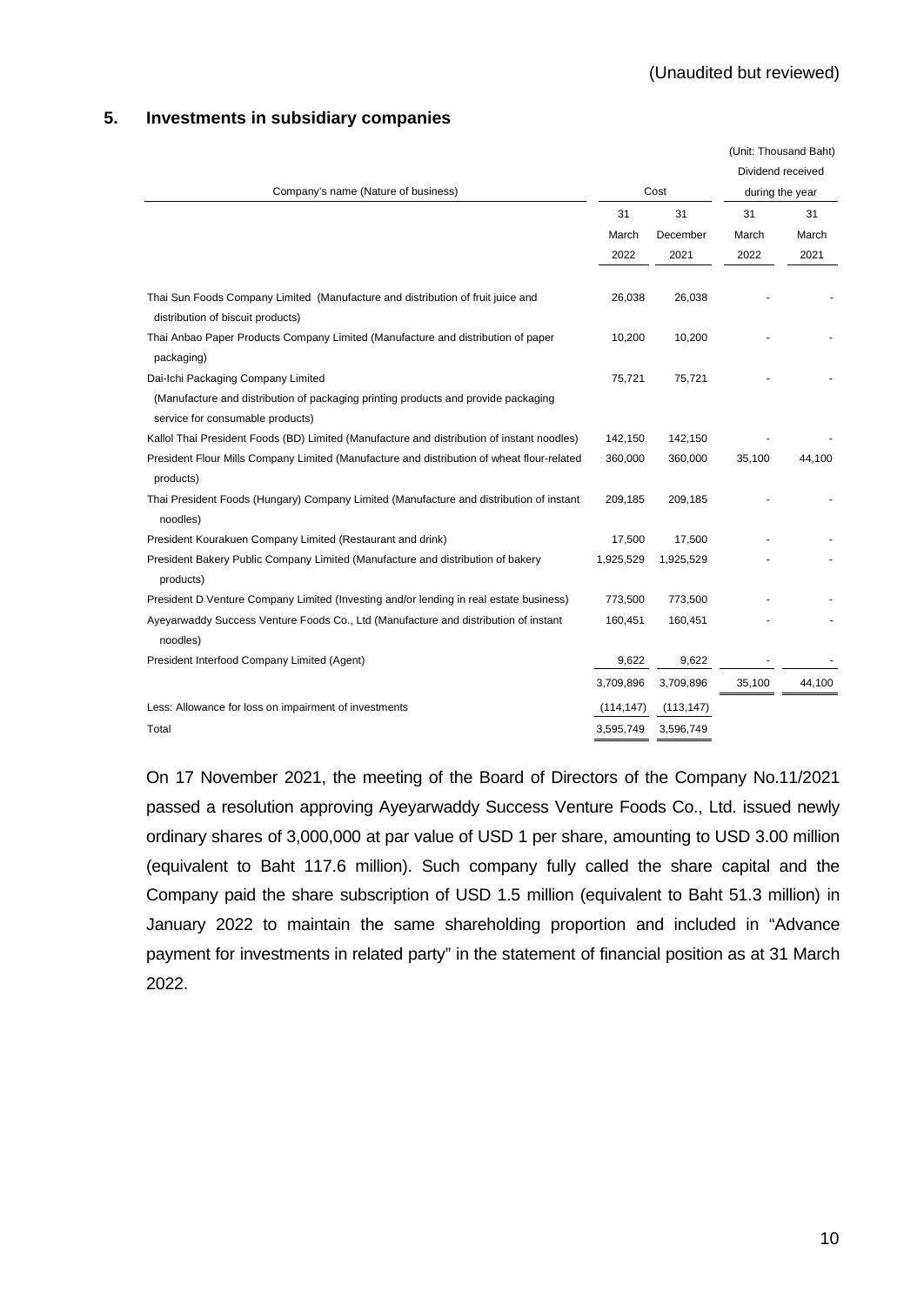# **6. Investments in associated companies**

|                                                                                                   | Consolidated financial statements |                                             |                  |           | Separate financial statements |        |                       |          |                        |        |
|---------------------------------------------------------------------------------------------------|-----------------------------------|---------------------------------------------|------------------|-----------|-------------------------------|--------|-----------------------|----------|------------------------|--------|
|                                                                                                   |                                   |                                             |                  |           | Share of profit (loss)        |        |                       |          |                        |        |
|                                                                                                   |                                   |                                             |                  |           | from investments in           |        |                       |          |                        |        |
|                                                                                                   |                                   |                                             |                  |           | associates during the         |        |                       |          | Dividend received      |        |
|                                                                                                   |                                   | Carrying amount based Carrying amount based |                  |           | three-month periods           |        | Carrying amount based |          | during the three-month |        |
| Company's name (Nature of business)                                                               | on cost method                    |                                             | on equity method |           | ended                         |        | on cost method        |          | periods ended          |        |
|                                                                                                   | 31                                | 31                                          | 31               | 31        | 31                            | 31     | 31                    | 31       | 31                     | 31     |
|                                                                                                   | March                             | December                                    | March            | December  | March                         | March  | March                 | December | March                  | March  |
|                                                                                                   | 2022                              | 2021                                        | 2022             | 2021      | 2022                          | 2021   | 2022                  | 2021     | 2022                   | 2021   |
|                                                                                                   |                                   |                                             |                  |           |                               |        |                       |          |                        |        |
| Kerry Flour Mills Company Limited (Manufacture of wheat flour)                                    | 92,630                            | 92,630                                      | 1,702,527        | 1,714,613 | 38,614                        | 48,206 | 92,630                | 92,630   | 50,700                 | 74,100 |
| Anbao Environmental Science & Technology Company Limited (Manufacture of paper products)          | 87,324                            | 87,324                                      | 227,470          | 221,958   | 5,512                         | 6,146  | 87,324                | 87,324   |                        |        |
| Thai-Myanmar Success Venture Company Limited (Investment holding)                                 | 35,040                            | 35,040                                      | 36,548           | 36,456    | 92                            | 182    | 35,040                | 35,040   |                        |        |
| Sanko Machinery (Thailand) Company Limited (Assembly of automatic packaging machines)             | 5,587                             | 5,587                                       | 83,176           | 82,191    | 985                           | 2,999  | 5,587                 | 5,587    |                        |        |
| President Foods (Cambodia) Company Limited (Manufacture of instant noodles)                       | 19,692                            | 19,692                                      | 83,845           | 84,084    | (239)                         | 3,068  | 19,692                | 19,692   |                        | ٠      |
| Thai Instant Products Co., Ltd. (Manufacturing and sales of products from rice, tapioca, corn and | 21,500                            | 21,500                                      | 6,250            | 5,102     | 1.148                         | (355)  | 21,500                | 21,500   |                        |        |
| other agriculture crops)                                                                          |                                   |                                             |                  |           |                               |        |                       |          |                        |        |
| IDEO Mobi Rangnam Company Limited (Real estate development and lending)                           | 390,035                           | 390,035                                     | 432,542          | 437,516   | (4, 974)                      | 15,793 |                       |          |                        |        |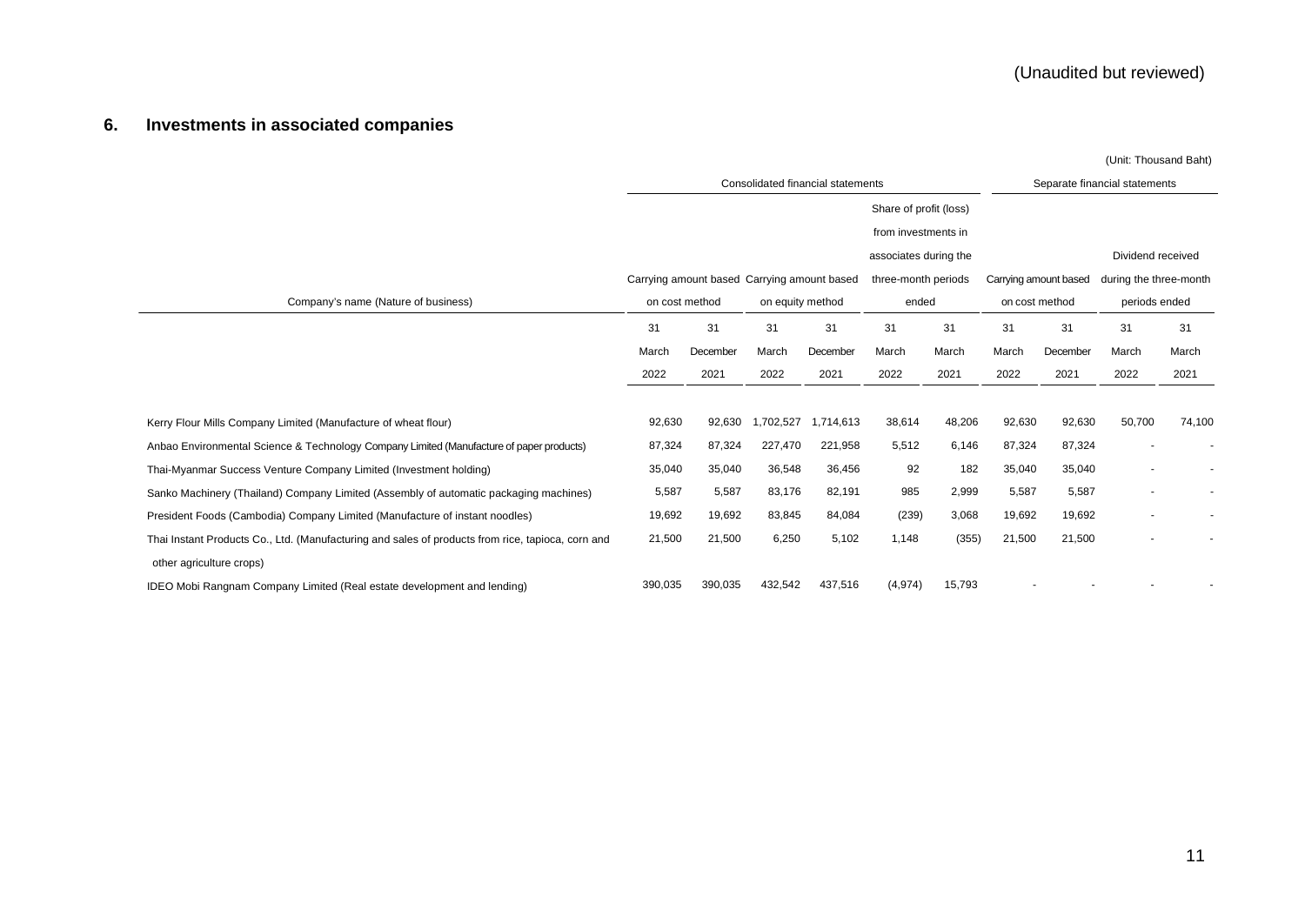(Unit: Thousand Baht)

|                                                                               | Consolidated financial statements |                                             |                  |                     |                       | Separate financial statements |                       |                          |                        |        |
|-------------------------------------------------------------------------------|-----------------------------------|---------------------------------------------|------------------|---------------------|-----------------------|-------------------------------|-----------------------|--------------------------|------------------------|--------|
|                                                                               |                                   | Share of profit (loss)                      |                  |                     |                       |                               |                       |                          |                        |        |
|                                                                               |                                   |                                             |                  |                     | from investments in   |                               |                       |                          |                        |        |
|                                                                               |                                   |                                             |                  |                     | associates during the |                               |                       |                          | Dividend received      |        |
|                                                                               |                                   | Carrying amount based Carrying amount based |                  |                     | three-month periods   |                               | Carrying amount based |                          | during the three-month |        |
|                                                                               |                                   |                                             |                  |                     |                       |                               |                       |                          |                        |        |
| Company's name (Nature of business)                                           | on cost method                    |                                             | on equity method |                     | ended                 |                               | on cost method        |                          | periods ended          |        |
|                                                                               | 31                                | 31                                          | 31               | 31                  | 31                    | 31                            | 31                    | 31                       | 31                     | 31     |
|                                                                               | March                             | December                                    | March            | December            | March                 | March                         | March                 | December                 | March                  | March  |
|                                                                               | 2022                              | 2021                                        | 2022             | 2021                | 2022                  | 2021                          | 2022                  | 2021                     | 2022                   | 2021   |
|                                                                               |                                   |                                             |                  |                     |                       |                               |                       |                          |                        |        |
| IDEO Q Sukhumvit 36 Company Limited (Real estate development and lending)     |                                   |                                             |                  |                     |                       | 8,411                         |                       |                          |                        |        |
| Saha Capital Tower Company Limited (Property rental and development business) | 687,500                           | 687,500                                     | 684,348          | 685,126             | (778)                 | (280)                         | 412,500               | 412,500                  |                        |        |
|                                                                               | 1,339,308                         | 1,339,308                                   | 3,256,706        | 3,267,046           | 40,360                | 84,170                        | 674,273               | 674,273                  | 50,700                 | 74,100 |
| Less: Allowance for loss on impairment of investments                         |                                   |                                             |                  |                     |                       |                               | (21,099)              | (21,099)                 |                        |        |
| <b>Translation adjustments</b>                                                |                                   |                                             | (1,836)          | 2,222               |                       |                               |                       | $\overline{\phantom{a}}$ |                        |        |
| Total investments in associates - net                                         |                                   |                                             |                  | 3,254,870 3,269,268 |                       |                               | 653,174               | 653,174                  |                        |        |

Share of profit (loss) from investments in five associated companies (2021: five associated companies) accounted for under the equity method, totaling share of profit approximately Baht 6 million or 1% for the three-month period ended 31 March 2022 of consolidated net profit for the periods (2021: totaling share of profit Baht 9 million or 1%) was calculated from interim financial statements which had not been reviewed by the auditors of those associated companies.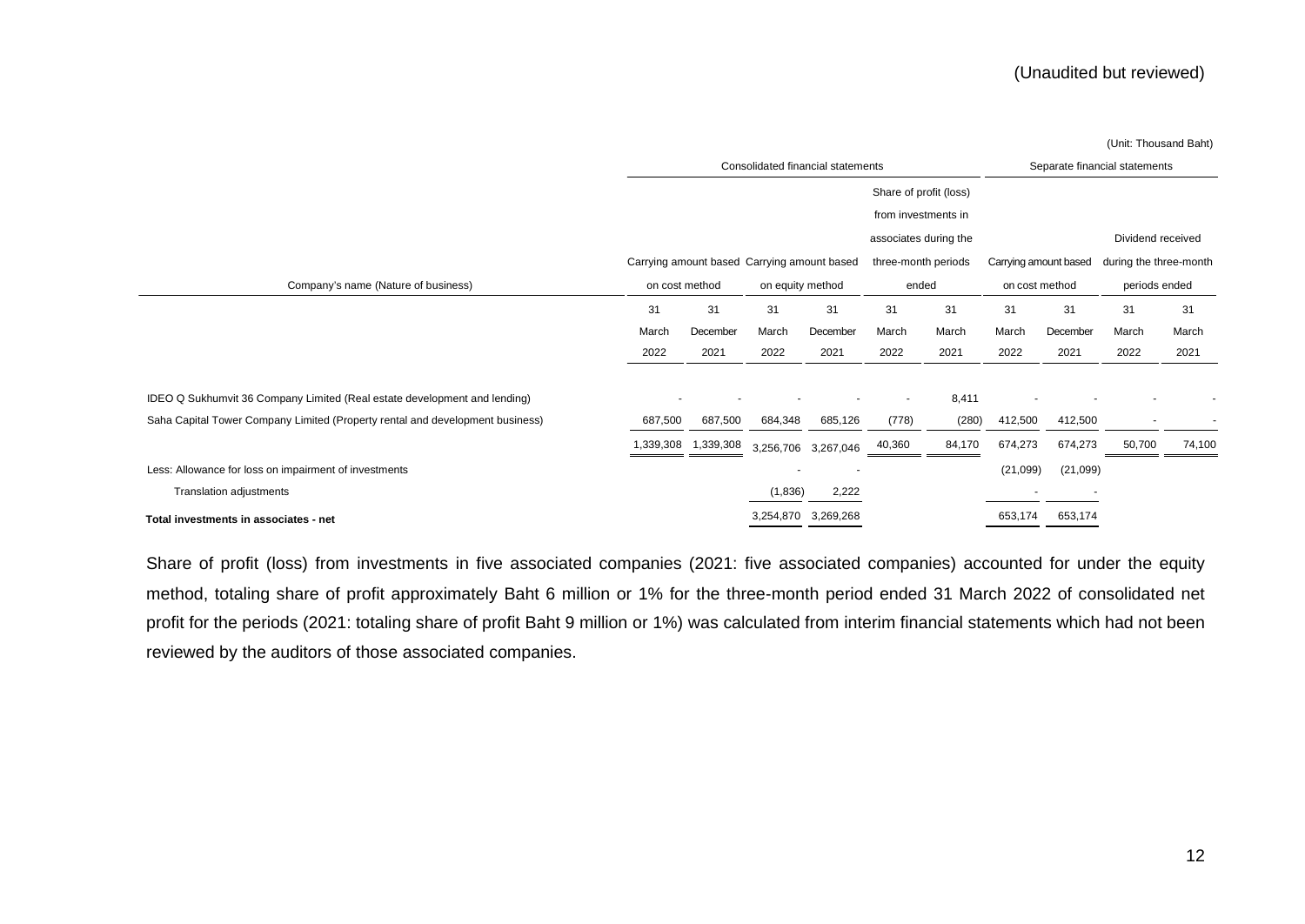# **7. Investment in joint venture**

Investment in joint venture represents investment in entity which is jointly controlled by a subsidiary company and other companies. Details of this investment are as follows:

|                                    | (Unit: Thousand Baht)                             |                                   |               |                        |  |  |  |  |  |
|------------------------------------|---------------------------------------------------|-----------------------------------|---------------|------------------------|--|--|--|--|--|
|                                    | Consolidated financial statements                 |                                   |               |                        |  |  |  |  |  |
|                                    | Carrying amount based on Carrying amount based on |                                   |               |                        |  |  |  |  |  |
| Joint venture                      |                                                   | cost method                       | equity method |                        |  |  |  |  |  |
|                                    | 31 March                                          | 31 December                       | 31 March      | 31 December            |  |  |  |  |  |
|                                    | 2022                                              | 2021                              | 2022          | 2021                   |  |  |  |  |  |
| <b>President Green House Foods</b> |                                                   |                                   |               |                        |  |  |  |  |  |
| Co., Ltd.                          | 5,850                                             | 5,850                             | 29,243        | 31,346                 |  |  |  |  |  |
| <b>Total investment in joint</b>   |                                                   |                                   |               |                        |  |  |  |  |  |
| venture                            | 5,850                                             | 5,850                             | 29,243        | 31,346                 |  |  |  |  |  |
|                                    |                                                   |                                   |               |                        |  |  |  |  |  |
|                                    |                                                   |                                   |               | (Unit: Thousand Baht)  |  |  |  |  |  |
|                                    |                                                   | Consolidated financial statements |               |                        |  |  |  |  |  |
|                                    |                                                   | Share of profit from              |               |                        |  |  |  |  |  |
|                                    |                                                   | investment in joint venture       |               | Dividend received      |  |  |  |  |  |
|                                    |                                                   | during the three-month            |               | during the three-month |  |  |  |  |  |
| Joint venture                      |                                                   | periods ended                     |               | periods ended          |  |  |  |  |  |
|                                    | 31 March                                          | 31 March                          | 31 March      | 31 March               |  |  |  |  |  |
|                                    | 2022                                              | 2021                              | 2022          | 2021                   |  |  |  |  |  |
|                                    |                                                   |                                   |               |                        |  |  |  |  |  |
| <b>President Green House Foods</b> |                                                   |                                   |               |                        |  |  |  |  |  |
| Co., Ltd.                          | 1,115                                             | 1,108                             | 3,218         | 1,726                  |  |  |  |  |  |
|                                    | 1,115                                             | 1,108                             | 3,218         | 1,726                  |  |  |  |  |  |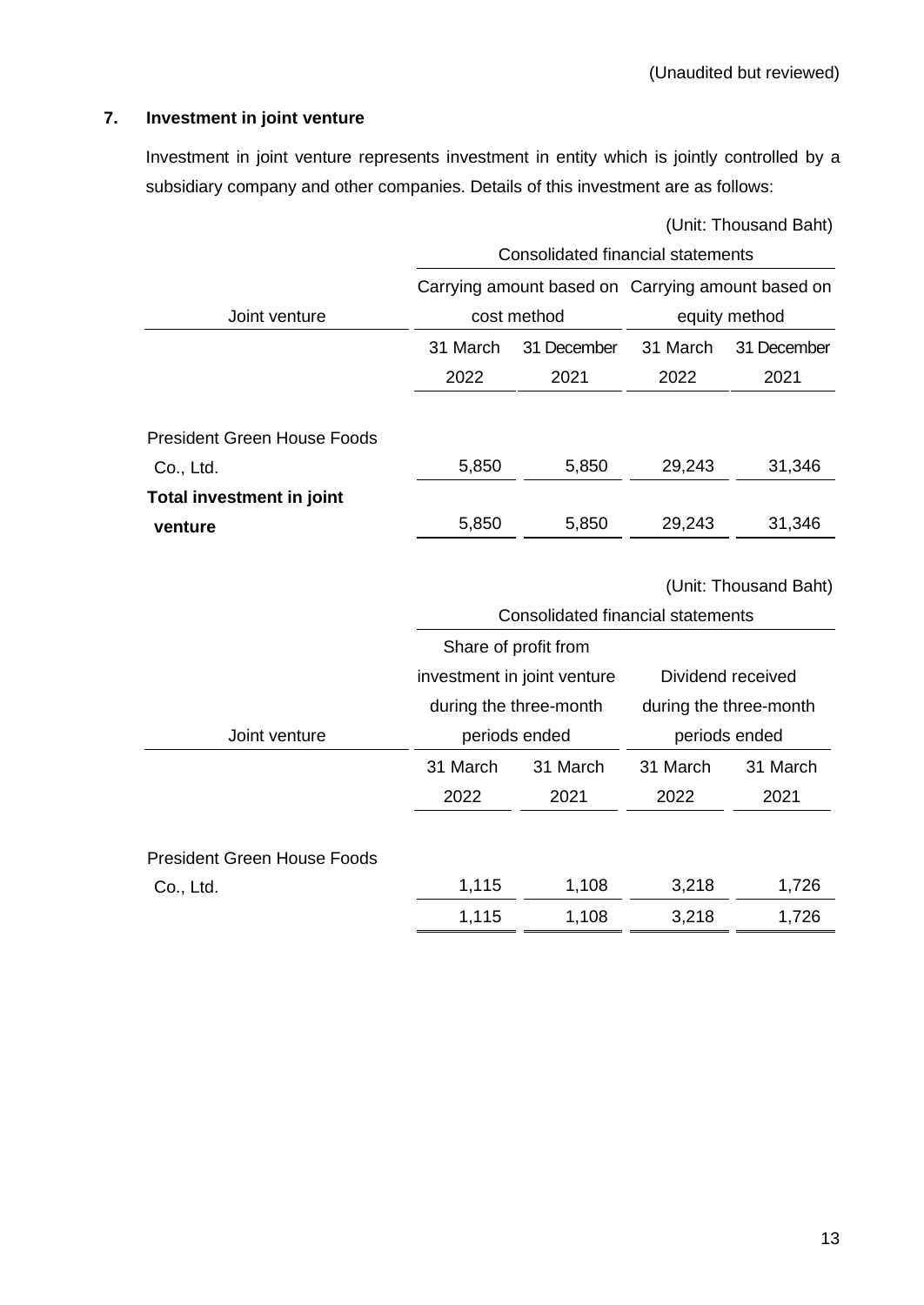# **8. Property, plant and equipment**

Movements of the property, plant and equipment account during the three-month period ended 31 March 2022 are summarised below:

|                                                           |              | (Unit: Thousand Baht) |
|-----------------------------------------------------------|--------------|-----------------------|
|                                                           | Consolidated | Separate              |
|                                                           | financial    | financial             |
|                                                           | statements   | statements            |
| Net book value as at 1 January 2022                       | 8,594,920    | 2,951,494             |
| Acquisitions during period at cost                        | 147,196      | 75,085                |
| Disposals during period - net book value at disposal date | (370)        | (257)                 |
| Depreciation for the period                               | (284,746)    | (127, 599)            |
| <b>Translation adjustment</b>                             | (3,920)      |                       |
| Net book value as at 31 March 2022                        | 8,453,080    | 2,898,723             |

# **9. Short-term loan from finance institution**

Short-term loan from finance institution consisted of trust receipt between a subsidiary and a financial institution, which carried interests at the rates 1.65 per annum and the repayment will be due on 20 June 2022.

### **10. Trade and other payables**

|                                  |           |                      |           | (Unit: Thousand Baht) |  |
|----------------------------------|-----------|----------------------|-----------|-----------------------|--|
|                                  |           | Consolidated         | Separate  |                       |  |
|                                  |           | financial statements |           | financial statements  |  |
|                                  | 31 March  | 31 December          | 31 March  | 31 December           |  |
|                                  | 2022      | 2021                 | 2022      | 2021                  |  |
| Trade payables - related parties | 144,592   | 114,295              | 496,364   | 420,946               |  |
| Other payables - related parties | 7,358     | 9,089                | 20,710    | 25,032                |  |
| Total trade and other payables - |           |                      |           |                       |  |
| related parties (Note 3)         | 151,950   | 123,384              | 517,074   | 445,978               |  |
| Trade payables - unrelated       |           |                      |           |                       |  |
| parties                          | 1,659,469 | 1,634,850            | 789,439   | 664,765               |  |
| Other payables - unrelated       |           |                      |           |                       |  |
| parties                          | 299,650   | 312,661              | 111,737   | 154,469               |  |
| Total trade and other payables - |           |                      |           |                       |  |
| unrelated parties                | 1,959,119 | 1,947,511            | 901,176   | 819,234               |  |
| Total trade and other payables   | 2,111,069 | 2,070,895            | 1,418,250 | 1,265,212             |  |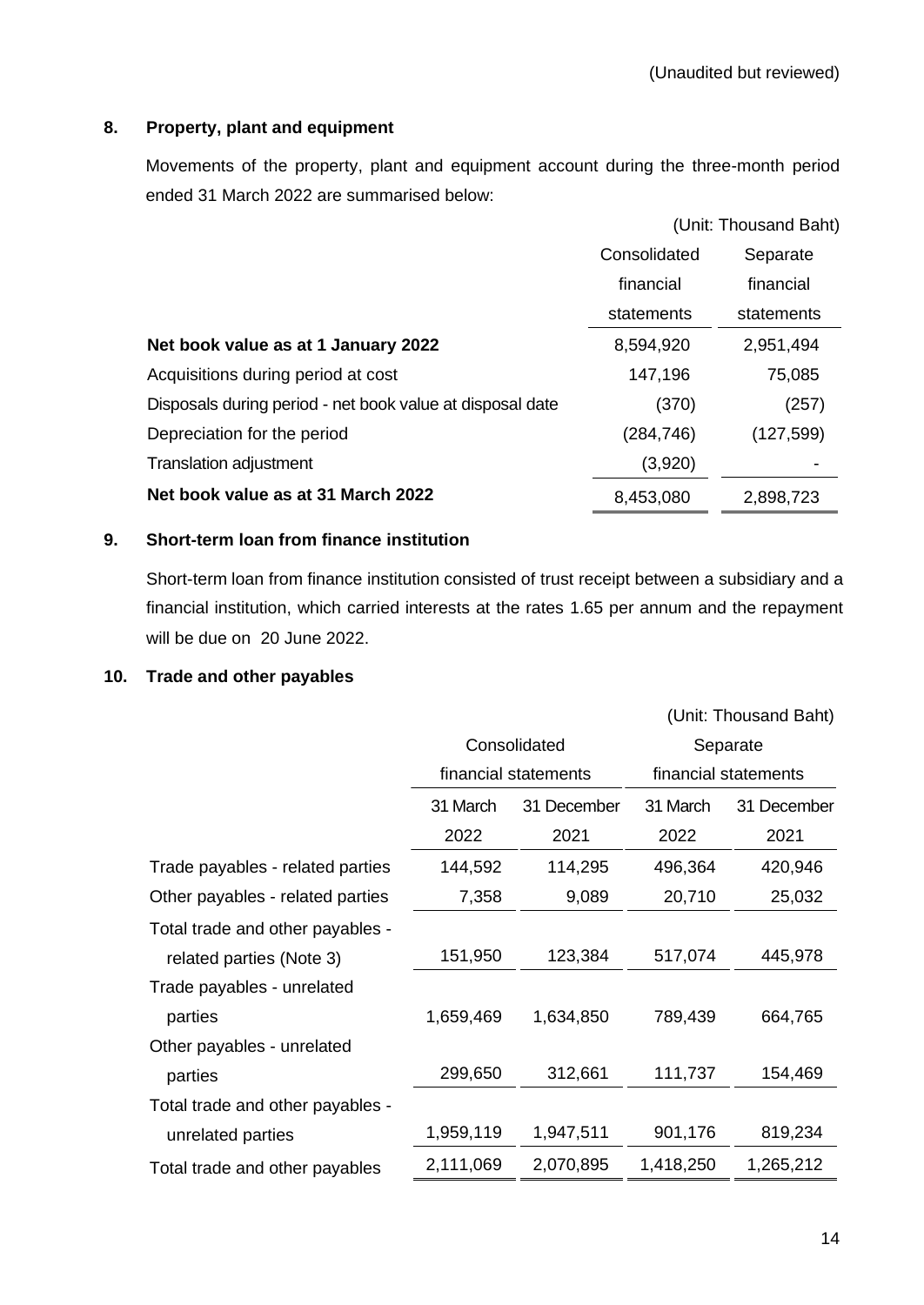### **11. Income tax**

Interim corporate income tax was calculated on profit before income tax for the period, using the estimated effective tax rate for the year.

Income tax expenses for the three-month periods ended 31 March 2022 and 2021 are made up as follows:

(Unit: Thousand Baht)

|                                     | For the three-month periods ended 31 March |         |                    |          |  |  |  |
|-------------------------------------|--------------------------------------------|---------|--------------------|----------|--|--|--|
|                                     | Consolidated financial                     |         | Separate financial |          |  |  |  |
|                                     | statements                                 |         | statements         |          |  |  |  |
|                                     | 2022                                       | 2021    | 2022               | 2021     |  |  |  |
| <b>Current income tax:</b>          |                                            |         |                    |          |  |  |  |
| Interim corporate income tax charge | 136,867                                    | 159,844 | 39,718             | 82,838   |  |  |  |
| Deferred tax:                       |                                            |         |                    |          |  |  |  |
| Relating to origination and         |                                            |         |                    |          |  |  |  |
| reversal of temporary differences   | (15, 284)                                  | (9,252) | (6,073)            | (8, 179) |  |  |  |
| Income tax expense reported in      |                                            |         |                    |          |  |  |  |
| the statements of                   |                                            |         |                    |          |  |  |  |
| comprehensive income                | 121,583                                    | 150,592 | 33,645             | 74,659   |  |  |  |

The amounts of income tax relating to each component of other comprehensive income for the three-month periods ended 31 March 2022 and 2021 are as follows:

|                                | (Unit: Thousand Baht)  |       |                                            |        |  |  |  |
|--------------------------------|------------------------|-------|--------------------------------------------|--------|--|--|--|
|                                |                        |       | For the three-month periods ended 31 March |        |  |  |  |
|                                | Consolidated financial |       | Separate financial                         |        |  |  |  |
|                                | statements             |       | statements                                 |        |  |  |  |
|                                | 2022                   | 2021  | 2022                                       | 2021   |  |  |  |
| Deferred tax relating to       |                        |       |                                            |        |  |  |  |
| Change in value of investments | 11,307                 | 6,171 | 10,401                                     | 11,123 |  |  |  |
| Actuarial gain                 | 31                     | 207   | 31                                         | 207    |  |  |  |
| Total                          | 11,338                 | 6,378 | 10,432                                     | 11,330 |  |  |  |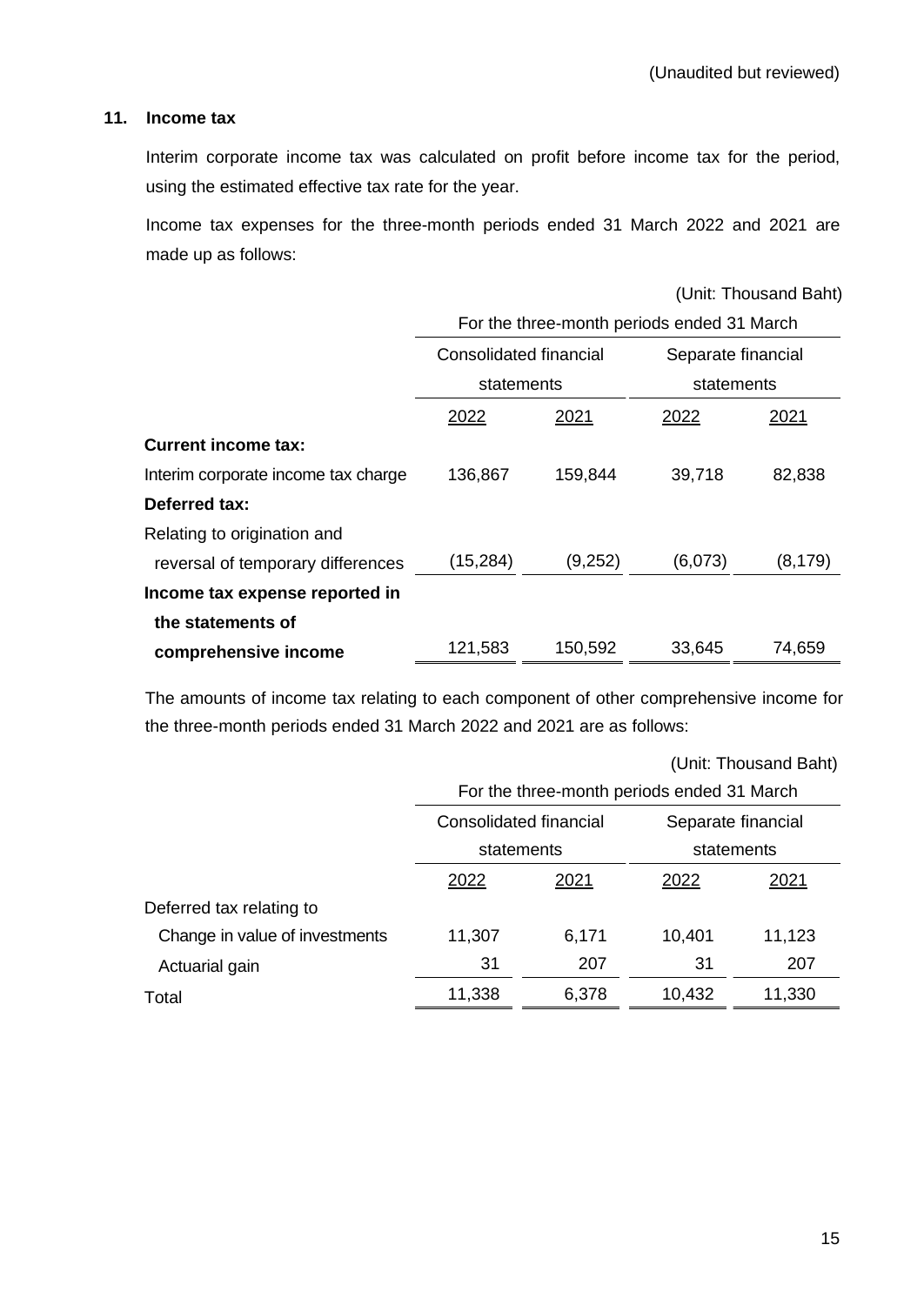# **12. Segment information**

The Group is organised into business units based on its products and services. During the current period, the Group has not changed the organisation of its reportable segments.

The following tables present revenue and profit information regarding the Group' operating segments for the three-month periods ended 31 March 2022 and 2021, respectively.

|                                     |                                                                              |                     |            |                          |            |            |            |                 |             |                |                          |                          |                          |                          |                          | (Unit: Thousand Baht) |
|-------------------------------------|------------------------------------------------------------------------------|---------------------|------------|--------------------------|------------|------------|------------|-----------------|-------------|----------------|--------------------------|--------------------------|--------------------------|--------------------------|--------------------------|-----------------------|
|                                     | Consolidated financial statements for the three-month periods ended 31 March |                     |            |                          |            |            |            |                 |             |                |                          |                          |                          |                          |                          |                       |
|                                     |                                                                              | Instant noodles and |            |                          |            |            |            |                 |             |                |                          |                          |                          |                          |                          |                       |
|                                     |                                                                              | semi-instant foods  |            | Bakery                   |            | Packaging  |            | <b>Biscuits</b> | Fruit Juice |                |                          | Others                   |                          | Eliminated               | Total                    |                       |
|                                     | 2022                                                                         | 2021                | 2022       | 2021                     | 2022       | 2021       | 2022       | 2021            | 2022        | 2021           | 2022                     | 2021                     | 2022                     | 2021                     | 2022                     | 2021                  |
| Sales to external customers         |                                                                              |                     |            |                          |            |            |            |                 |             |                |                          |                          |                          |                          |                          |                       |
| Thailand                            | 2,343,899                                                                    | 2,284,386           | 1,740,298  | 1,581,887                | 277,944    | 283,255    | 188,457    | 192,615         | 53,595      | 49,553         | 84,745                   | 45,718                   |                          | $\overline{\phantom{a}}$ | 4,688,939                | 4,437,414             |
| Others                              | 1,223,083                                                                    | 1,121,751           |            | $\overline{\phantom{a}}$ | 7,128      | 1,975      | 6,722      | 9,680           | 230,486     | 220,682        | $\overline{\phantom{a}}$ | $\overline{\phantom{a}}$ | $\overline{\phantom{a}}$ | $\overline{\phantom{a}}$ | 1,467,418                | 1,354,088             |
| Inter-segment                       | 32,982                                                                       | 27,765              | 21         | $\overline{4}$           | 524,982    | 478,012    | 94,298     | 94,031          | 430         | $\overline{4}$ | 420,334                  | 241,773                  | (1,073,047)              | (841, 589)               | $\overline{\phantom{a}}$ | $\sim$                |
| <b>Total sales</b>                  | 3,599,964                                                                    | 3,433,902           | 1,740,319  | 1,581,891                | 810,054    | 763,242    | 289,477    | 296,326         | 284,511     | 270,239        | 505,079                  | 287,491                  | (1,073,047)              | (841, 589)               | 6,156,357                | 5,791,502             |
| Less: Cost of sales                 | (2,986,925)                                                                  | (2,583,131)         | (939, 697) | (843,700)                | (664, 768) | (587, 673) | (254, 245) | (246,003)       | (189, 777)  | (170, 570)     | (428, 590)               | (237,050)                | 1,083,988                | 847,274                  | (4,380,014)              | (3,820,853)           |
| Segment gross profit                | 613,039                                                                      | 850,771             | 800,622    | 738,191                  | 145,286    | 175,569    | 35,232     | 50,323          | 94,734      | 99,669         | 76,489                   | 50,441                   | 10,941                   | 5,685                    | 1,776,343                | 1,970,649             |
| Dividend income                     |                                                                              |                     |            |                          |            |            |            |                 |             |                |                          |                          |                          |                          | 29,820                   | 24,483                |
| Other income                        |                                                                              |                     |            |                          |            |            |            |                 |             |                |                          |                          |                          |                          | 37,227                   | 63,023                |
| Selling and distribution            |                                                                              |                     |            |                          |            |            |            |                 |             |                |                          |                          |                          |                          |                          |                       |
| expenses                            |                                                                              |                     |            |                          |            |            |            |                 |             |                |                          |                          |                          |                          | (484, 941)               | (447, 952)            |
| Administrative expenses             |                                                                              |                     |            |                          |            |            |            |                 |             |                |                          |                          |                          |                          | (499,909)                | (523, 136)            |
| Share of profit from investments in |                                                                              |                     |            |                          |            |            |            |                 |             |                |                          |                          |                          |                          |                          |                       |
| associates and joint venture        |                                                                              |                     |            |                          |            |            |            |                 |             |                |                          |                          |                          |                          | 41,475                   | 85,278                |
| Finance income                      |                                                                              |                     |            |                          |            |            |            |                 |             |                |                          |                          |                          |                          | 98,743                   | 65,440                |
| Finance cost                        |                                                                              |                     |            |                          |            |            |            |                 |             |                |                          |                          |                          |                          | (868)                    | (657)                 |
| Profit before income tax            |                                                                              |                     |            |                          |            |            |            |                 |             |                |                          |                          |                          |                          | 997,890                  | 1,237,128             |
| Income tax                          |                                                                              |                     |            |                          |            |            |            |                 |             |                |                          |                          |                          |                          | (121, 583)               | (150, 592)            |
| Profit for the period               |                                                                              |                     |            |                          |            |            |            |                 |             |                |                          |                          |                          |                          | 876,307                  | 1,086,536             |
| Non-controlling interest of the     |                                                                              |                     |            |                          |            |            |            |                 |             |                |                          |                          |                          |                          |                          |                       |
| subsidiaries                        |                                                                              |                     |            |                          |            |            |            |                 |             |                |                          |                          |                          |                          | (267, 561)               | (241, 457)            |
| Profit for equity holders of the    |                                                                              |                     |            |                          |            |            |            |                 |             |                |                          |                          |                          |                          |                          |                       |
| Company                             |                                                                              |                     |            |                          |            |            |            |                 |             |                |                          |                          |                          |                          | 608,746                  | 845,079               |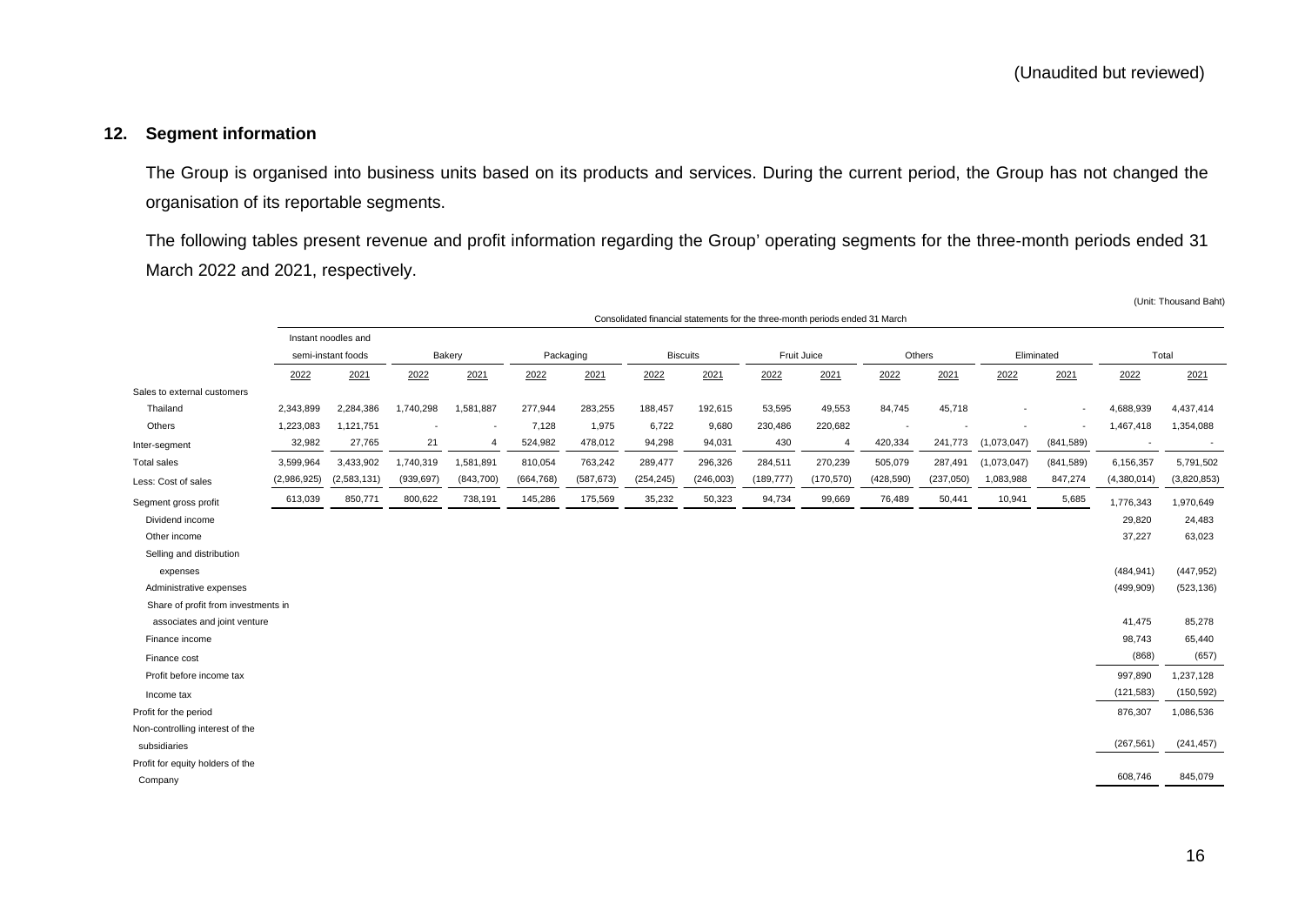# **13. Commitments and contingent liabilities**

### **13.1 Capital commitments**

As at 31 March 2022, the Group had capital commitments in respect of procurement agreements for production equipment of approximately Baht 3.3 million, AUD 0.03 million and USD 0.19 million, totaling approximately Baht 10.4 million (31 December 2021: AUD 0.03 million and USD 0.02 million, totaling approximately Baht 1.1 million), office building improvement agreements of approximately Baht 5.4 million (Separate financial statements: Baht 5.4 million) (31 December 2021: Baht 3.2 million (Separate financial statements: Baht 3.2 million)), factory building improvement agreements of approximately Baht 5.2 million (Separate financial statements: Baht 5.2 million), electrical and factory equipment installation agreements of approximately Baht 21.8 million (31 December 2021: Baht 35.3 million (Separate financial statements: Baht 23.0 million)).

# **13.2 Long-term purchase commitments**

A subsidiary company has commitments under natural gas purchase agreement for periods of 1 - 5 years. Under the agreement, a subsidiary company is committed to purchase natural gas at a minimum quantity at the price stipulated in the agreement.

|     |         |                     | Average minimum   |
|-----|---------|---------------------|-------------------|
| No. | Period  | <b>Expired date</b> | quantity purchase |
|     | (Years) |                     | (Million BTU)     |
|     |         | 30 November 2022    | 45,565 per annum  |
| 2   |         | 30 November 2022    | 25,895 per annum  |
| 3   | 5       | 31 December 2023    | 307 per day       |

### **13.3 Guarantees**

As at 31 March 2022, there were outstanding bank guarantees of approximately Baht 33 million (31 December 2021: Baht 33 million), issued by banks on behalf of the Group and separate financial statements Baht 1 million (31 December 2021: Baht 1 million) in respect of certain performance bonds as required in the normal course of business of the Group.

### **13.4 Investment commitments**

On 31 March 2022, the Company entered into agreement with "Krungsri Finnovate Co., Ltd." and "Finnoventure Private Equity Trust I". For investment in trust fund, "Finnoventure Private Equity Trust I", as a result, as at 31 March 2022, the Company has commitments to pay for investment amounting to Baht 300 million.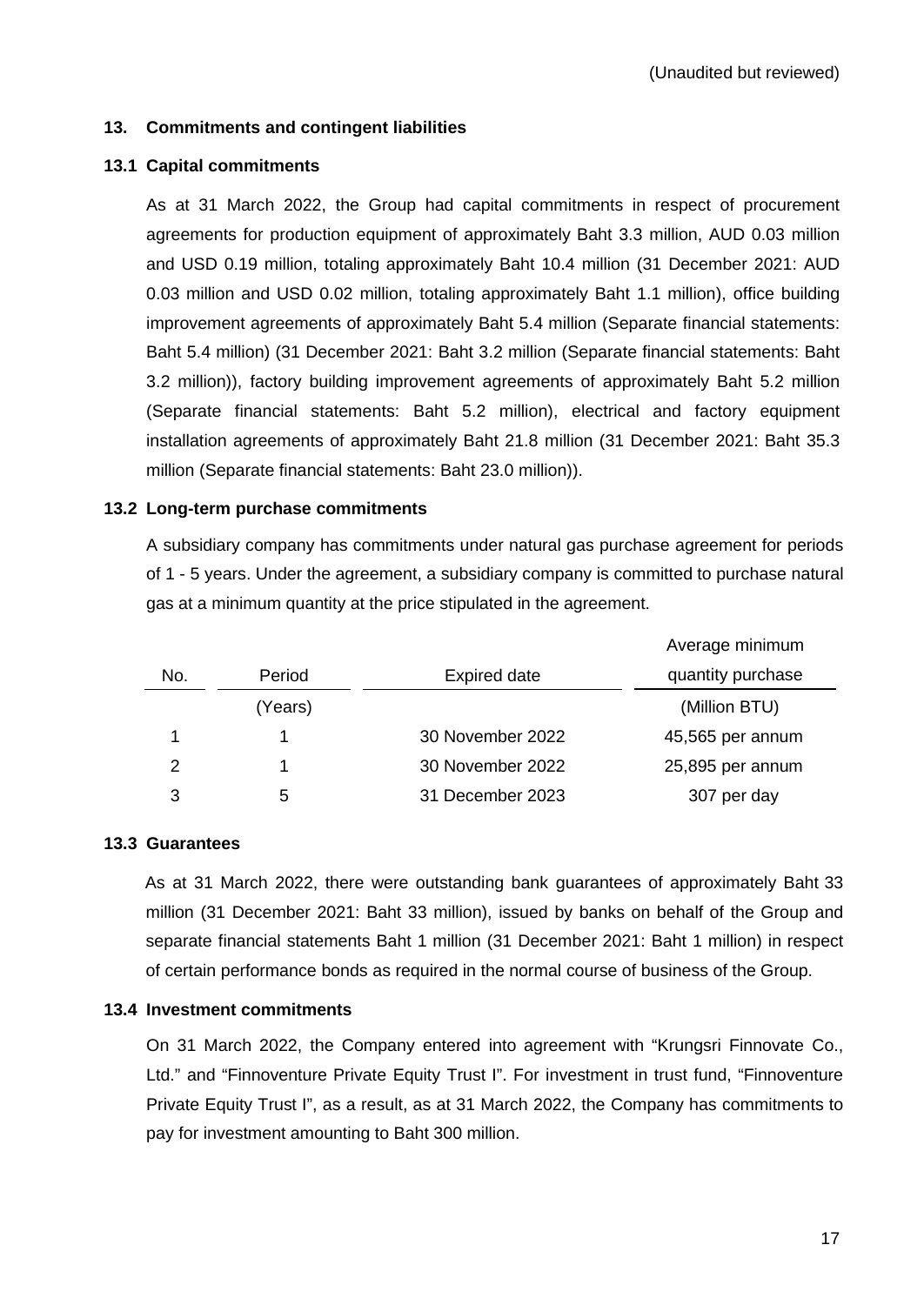#### **14. Foreign currency risk**

The Group's exposure to foreign currency risk arises mainly from sales and purchases of goods in foreign currencies. The Group seeks to reduce this risk by entering into forward exchange contracts when it considers appropriate. Generally, the forward contracts mature within one year.

The balances of financial assets and liabilities denominated in foreign currencies of the Group as at 31 March 2022 are summarised below.

|                   |                     | Consolidated financial   |                     | Separate financial       |                             |  |
|-------------------|---------------------|--------------------------|---------------------|--------------------------|-----------------------------|--|
|                   |                     | statements               |                     | statements               | Average exchange            |  |
|                   | Financial<br>assets | Financial<br>liabilities | Financial<br>assets | Financial<br>liabilities | rate as at<br>31 March 2022 |  |
| Foreign currency  |                     |                          |                     |                          |                             |  |
|                   | (Thousand)          | (Thousand)               | (Thousand)          | (Thousand)               | (Baht per 1 foreign         |  |
|                   |                     |                          |                     |                          | currency unit)              |  |
| US dollar         | 13,028              | 3,447                    | 12,795              | 1,194                    | 33.2973                     |  |
| Euro              | 235                 | 61                       | 235                 | 61                       | 37.1827                     |  |
| Japanese Yen      | -                   | 15,594                   | ٠                   | 15,324                   | 0.2728                      |  |
| Ringgit           | 532                 | 181                      | 532                 | 181                      | 7.9237                      |  |
| Australian dollar |                     | 29                       | ٠                   |                          | 24.9499                     |  |
| Chinese Yuan      |                     | 896                      |                     |                          | 5.2456                      |  |

The Group's foreign exchange contracts outstanding at 31 March 2022 are summarised below.

|                  |             |            | Consolidated financial statements                            |                                    |                                    |
|------------------|-------------|------------|--------------------------------------------------------------|------------------------------------|------------------------------------|
|                  | Sold        | Purchase   |                                                              |                                    |                                    |
| Foreign currency | amount      | amount     | Maturity date                                                |                                    | Forward exchange rate              |
|                  | (Thousand)  | (Thousand) |                                                              | Sold amount                        | Purchase amount                    |
|                  |             |            |                                                              |                                    | (Baht per 1 foreign currency unit) |
| US dollar        | 8,543       | 9,957      | 1 April - 22 August 2022 32.3615 - 33.6809 32.3500 - 33.3400 |                                    |                                    |
|                  |             |            | Separate financial statements                                |                                    |                                    |
| Foreign currency | Sold amount |            | Maturity date                                                | Forward exchange rate              |                                    |
|                  | (Thousand)  |            |                                                              | Sold amount                        |                                    |
|                  |             |            |                                                              | (Baht per 1 foreign currency unit) |                                    |
| US dollar        | 8,543       |            | 5 April - 30 June 2022                                       | 32.3615 - 33.6809                  |                                    |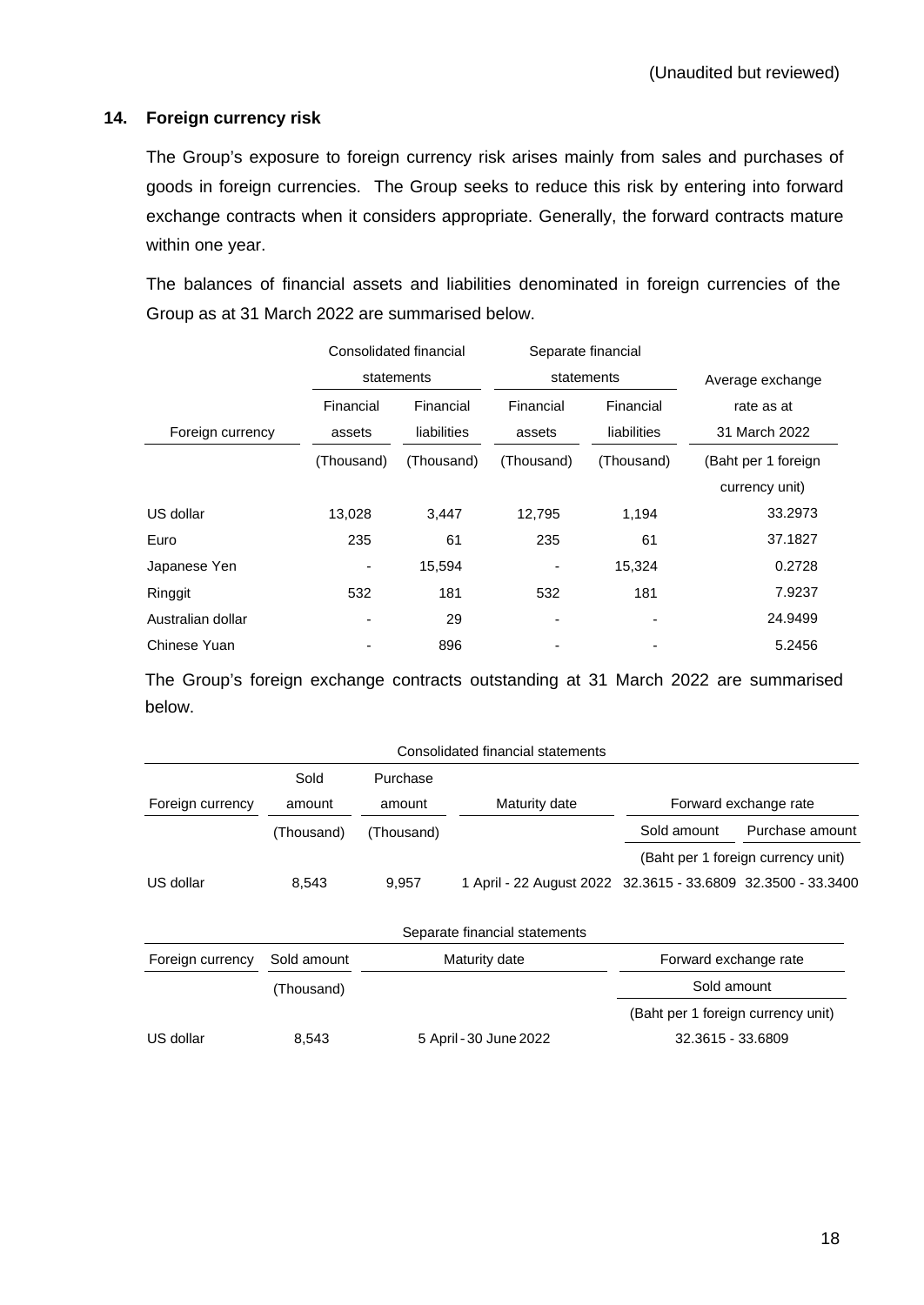### **15. Fair value hierarchy**

As of 31 March 2022, the Group had the financial assets that were measured at fair value using different levels of inputs as follows:

|                                             | (Unit: Million Baht)                     |         |         |       |  |  |  |
|---------------------------------------------|------------------------------------------|---------|---------|-------|--|--|--|
|                                             | <b>Consolidated Financial Statements</b> |         |         |       |  |  |  |
|                                             | Level 1                                  | Level 2 | Level 3 | Total |  |  |  |
| Financial assets measured at fair value     |                                          |         |         |       |  |  |  |
| Financial assets measured at FVTPL          |                                          |         |         |       |  |  |  |
| Open-end funds                              |                                          | 450     |         | 450   |  |  |  |
| Subordinated bonds                          |                                          | 1,866   |         | 1,866 |  |  |  |
| <b>Preferred shares</b>                     |                                          |         | 101     | 101   |  |  |  |
| Financial assets measured at FVOCI          |                                          |         |         |       |  |  |  |
| Investment in listed equity instruments     | 1,887                                    |         |         | 1,887 |  |  |  |
| Investment in non-listed equity instruments |                                          |         | 374     | 374   |  |  |  |
| Foreign equity instrument                   |                                          | 33      |         | 33    |  |  |  |
| Investment in debt instruments              |                                          | 7,166   |         | 7,166 |  |  |  |
| Investment in mutual fund and unit trust    |                                          | 783     |         | 783   |  |  |  |

(Unit: Million Baht)

|                                             |         | Separate Financial Statements |         |       |  |  |  |
|---------------------------------------------|---------|-------------------------------|---------|-------|--|--|--|
|                                             | Level 1 | Level 2                       | Level 3 | Total |  |  |  |
| Financial assets measured at fair value     |         |                               |         |       |  |  |  |
| Financial assets measured at FVTPL          |         |                               |         |       |  |  |  |
| Open-end funds                              |         | 163                           |         | 163   |  |  |  |
| Subordinated bonds                          |         | 861                           |         | 861   |  |  |  |
| Financial assets measured at FVOCI          |         |                               |         |       |  |  |  |
| Investment in listed equity instruments     | 1.379   |                               |         | 1,379 |  |  |  |
| Investment in non-listed equity instruments |         |                               | 360     | 360   |  |  |  |
| Foreign equity instrument                   |         | 33                            |         | 33    |  |  |  |
| Investment in debt instruments              |         | 4,179                         |         | 4.179 |  |  |  |
| Investment in mutual fund and unit trust    |         | 634                           |         | 634   |  |  |  |

During the current period, there were no change in the methods and assumptions used by the Group estimating the fair value of financial instruments and no transfer within the fair value hierarchy.